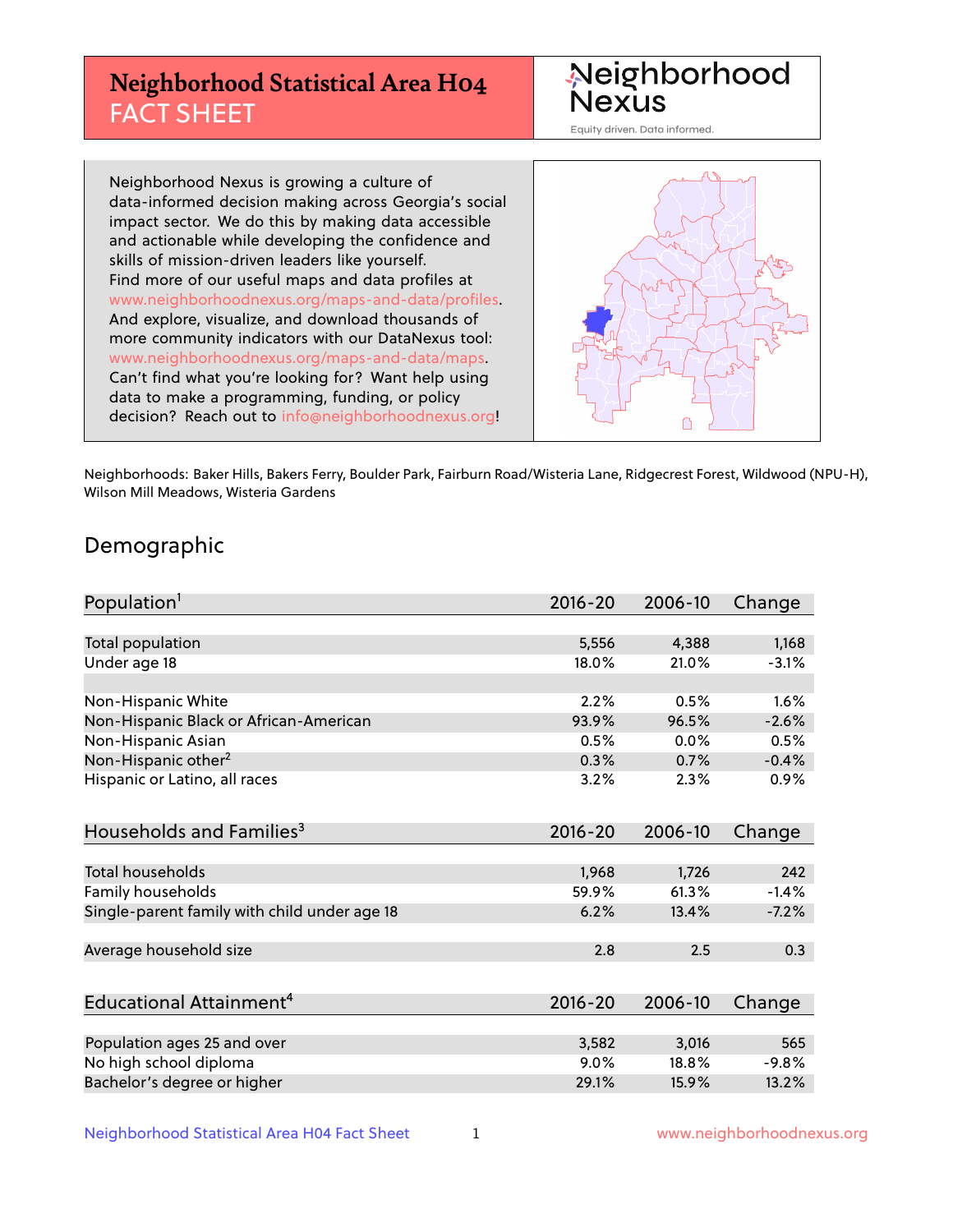# Change Measures, continued...

| Employment <sup>5</sup>                                 | 2016-20     | 2006-10  | Change   |
|---------------------------------------------------------|-------------|----------|----------|
| Total workers residing in Neighborhood Statistical Area | 1,806       | 2,218    | $-412$   |
| Workers with earnings \$1250/month or less              | 24.1%       | 29.4%    | $-5.4%$  |
| Workers with earnings \$1251/month to \$3333/month      | 44.0%       | 53.7%    | $-9.7%$  |
| Workers with earnings greater than \$3333/month         | 31.9%       | 16.8%    | 15.1%    |
|                                                         |             |          |          |
| Total jobs located in Neighborhood Statistical Area     | 119         | 336      | $-217$   |
| Jobs with earnings \$1250/month or less                 | 15.1%       | 43.8%    | $-28.6%$ |
| Jobs with earnings \$1251/month to \$3333/month         | 26.1%       | 33.6%    | $-7.6%$  |
| Jobs with earnings greater than \$3333/month            | 58.8%       | 22.6%    | 36.2%    |
|                                                         |             |          |          |
| Jobs/workers ratio                                      | 0.1         | 0.2      | $-0.1$   |
|                                                         |             |          |          |
| Income and Poverty <sup>6</sup>                         | 2016-20     | 2006-10  | Change   |
|                                                         |             |          |          |
| Median household income                                 | \$48,550    | \$31,651 | \$16,899 |
|                                                         |             |          |          |
| Population for whom poverty status is determined        | 5,517       | 4,388    | 1,129    |
| Population below poverty                                | 10.6%       | 21.9%    | $-11.3%$ |
|                                                         |             |          |          |
| Housing <sup>7</sup>                                    | 2016-20     | 2006-10  | Change   |
|                                                         |             |          |          |
| Total housing units                                     | 2,170       | 1,968    | 203      |
| Occupied housing units                                  | 90.7%       | 87.7%    | 3.0%     |
| Vacant housing units                                    | 9.3%        | 12.3%    | $-3.0%$  |
|                                                         |             |          |          |
| Occupied housing units                                  | 1,968       | 1,726    | 242      |
| Owner occupied housing units                            | 37.7%       | 53.6%    | $-15.9%$ |
| Renter occupied housing units                           | 62.3%       | 46.4%    | 15.9%    |
|                                                         |             |          |          |
| Access to a Vehicle <sup>8</sup>                        | $2016 - 20$ | 2006-10  | Change   |
|                                                         |             |          |          |
| Occupied housing units                                  | 1,968       | 1,726    | 242      |
| No vehicle available                                    | 16.6%       | 16.9%    | $-0.3%$  |
|                                                         |             |          |          |
| Crime Rates, per 10,000 Population <sup>9</sup>         | 2017-21     | 2012-16  | Change   |
|                                                         |             |          |          |
| All Part I crimes                                       | 156.2       | 273.5    | $-117.2$ |
| Violent crime                                           | 36.7        | 50.1     | $-13.4$  |
| Murder                                                  | 1.1         | 0.8      | 0.3      |
| Robbery                                                 | 8.3         | 20.1     | $-11.8$  |
| Aggravated assault                                      | 27.4        | 29.2     | $-1.8$   |
| Property crime                                          | 119.5       | 223.4    | $-103.9$ |
| <b>Burglary</b>                                         | 42.1        | 78.4     | $-36.3$  |
| Larceny                                                 | 52.9        | 87.0     | $-34.1$  |
| Vehicle theft                                           | 24.5        | 57.9     | $-33.4$  |
|                                                         |             |          |          |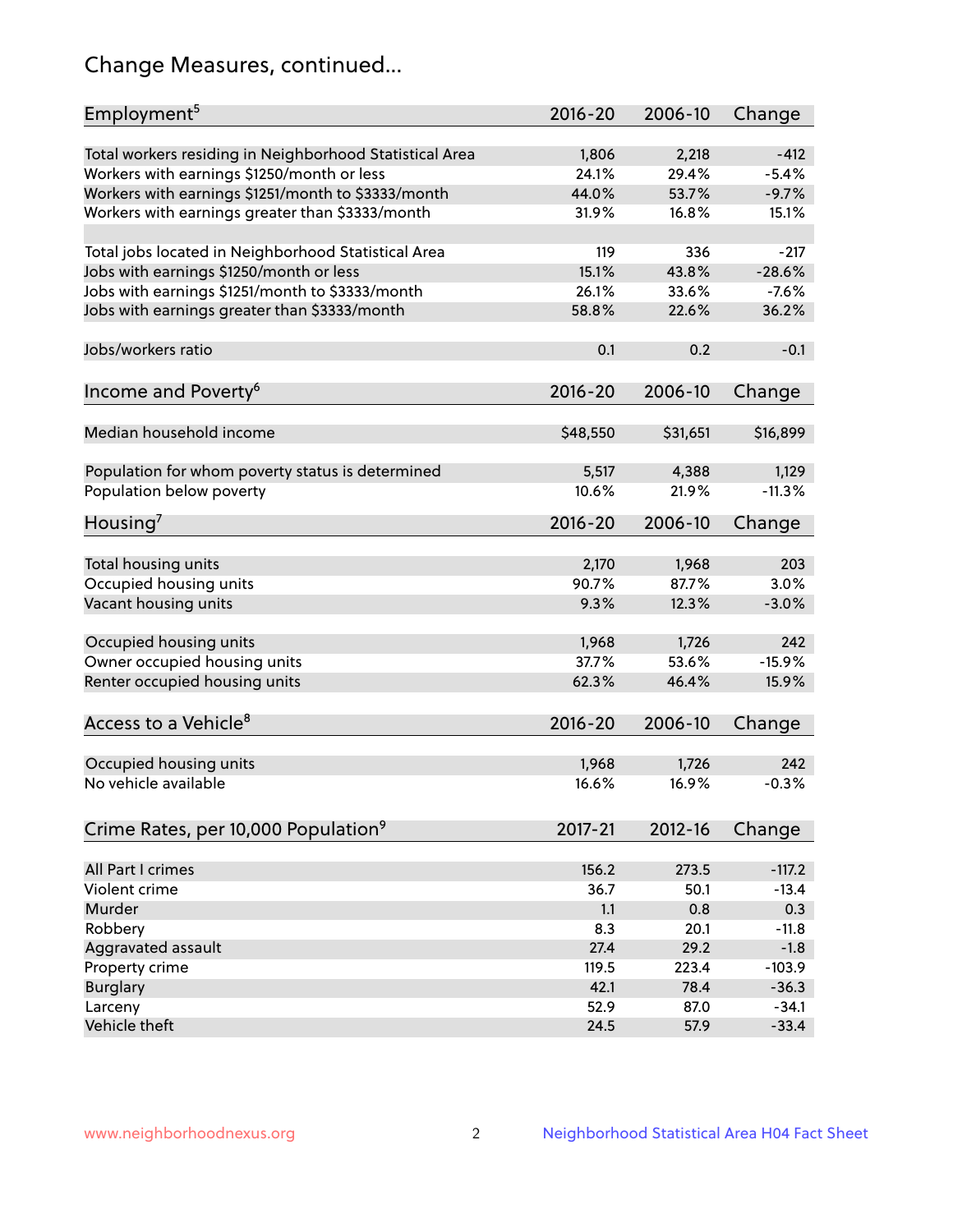# Current Data: Demographic

| Total population<br>5,556<br>$\pm$ 1,258<br>Male<br>43.6%<br>Female<br>56.4%<br>5.6%<br>$\pm$ 4.4%<br>Under 5 years<br>3.5%<br>$\pm 2.6\%$<br>5 to 9 years<br>3.9%<br>$\pm 2.5\%$<br>10 to 14 years<br>8.4%<br>15 to 19 years<br>$\pm$ 8.2%<br>14.1%<br>20 to 24 years<br>11.6%<br>25 to 34 years<br>$\pm$ 6.6%<br>35 to 44 years<br>11.8%<br>17.8%<br>45 to 54 years<br>$\pm 2.5\%$<br>55 to 59 years<br>5.0%<br>3.6%<br>60 to 64 years<br>$\pm$ 3.3%<br>65 to 74 years<br>9.1%<br>75 to 84 years<br>4.2%<br>$\pm$ 3.1%<br>85 years and over<br>1.4%<br>$\pm 1.0\%$<br>Median age (years)<br>37.2<br>±1.5<br>Race and Ethnicity, 2016-20 <sup>11</sup><br><b>Estimate</b><br>Total population<br>5,556<br>$\pm$ 1,258<br>Hispanic or Latino (of any race)<br>3.2%<br>$\pm$ 5.3%<br>96.8%<br>$\pm 31.0\%$<br>Not Hispanic or Latino<br>White alone<br>2.2%<br>$\pm 2.6\%$<br>Black or African American alone<br>93.9%<br>$\pm$ 6.2%<br>American Indian and Alaska Native alone<br>0.0%<br>$\pm$ 0.3%<br>$\pm$ 0.9%<br>Asian alone<br>0.5%<br>Native Hawaiian and other Pacific Islander alone<br>0.0%<br>$\pm$ 0.3%<br>$\pm$ 0.3%<br>Some other race alone<br>0.0%<br>0.3%<br>$\pm$ 0.6%<br>Two or more races<br>U.S. Citizenship Status, 2016-20 <sup>12</sup><br><b>Estimate</b><br>Foreign-born population<br>180<br>Naturalized U.S. citizen<br>5.4%<br>Not a U.S. citizen<br>94.6%<br>±42.9%<br>Citizen, Voting Age Population, 2016-20 <sup>13</sup><br><b>Estimate</b><br>Margin of Error<br>Citizen, 18 and over population<br>4,390<br>$\pm$ 1,025<br>Male<br>40.4%<br>$\pm$ 6.9%<br>59.6%<br>Female<br>$\pm$ 14.6% | Sex and Age, 2016-20 <sup>10</sup> | <b>Estimate</b> | Margin of Error        |
|------------------------------------------------------------------------------------------------------------------------------------------------------------------------------------------------------------------------------------------------------------------------------------------------------------------------------------------------------------------------------------------------------------------------------------------------------------------------------------------------------------------------------------------------------------------------------------------------------------------------------------------------------------------------------------------------------------------------------------------------------------------------------------------------------------------------------------------------------------------------------------------------------------------------------------------------------------------------------------------------------------------------------------------------------------------------------------------------------------------------------------------------------------------------------------------------------------------------------------------------------------------------------------------------------------------------------------------------------------------------------------------------------------------------------------------------------------------------------------------------------------------------------------------------------------------------------------------------------------------------------|------------------------------------|-----------------|------------------------|
|                                                                                                                                                                                                                                                                                                                                                                                                                                                                                                                                                                                                                                                                                                                                                                                                                                                                                                                                                                                                                                                                                                                                                                                                                                                                                                                                                                                                                                                                                                                                                                                                                              |                                    |                 |                        |
|                                                                                                                                                                                                                                                                                                                                                                                                                                                                                                                                                                                                                                                                                                                                                                                                                                                                                                                                                                                                                                                                                                                                                                                                                                                                                                                                                                                                                                                                                                                                                                                                                              |                                    |                 | $\pm$ 7.7%             |
|                                                                                                                                                                                                                                                                                                                                                                                                                                                                                                                                                                                                                                                                                                                                                                                                                                                                                                                                                                                                                                                                                                                                                                                                                                                                                                                                                                                                                                                                                                                                                                                                                              |                                    |                 | $\pm 10.6\%$           |
|                                                                                                                                                                                                                                                                                                                                                                                                                                                                                                                                                                                                                                                                                                                                                                                                                                                                                                                                                                                                                                                                                                                                                                                                                                                                                                                                                                                                                                                                                                                                                                                                                              |                                    |                 |                        |
|                                                                                                                                                                                                                                                                                                                                                                                                                                                                                                                                                                                                                                                                                                                                                                                                                                                                                                                                                                                                                                                                                                                                                                                                                                                                                                                                                                                                                                                                                                                                                                                                                              |                                    |                 |                        |
|                                                                                                                                                                                                                                                                                                                                                                                                                                                                                                                                                                                                                                                                                                                                                                                                                                                                                                                                                                                                                                                                                                                                                                                                                                                                                                                                                                                                                                                                                                                                                                                                                              |                                    |                 |                        |
|                                                                                                                                                                                                                                                                                                                                                                                                                                                                                                                                                                                                                                                                                                                                                                                                                                                                                                                                                                                                                                                                                                                                                                                                                                                                                                                                                                                                                                                                                                                                                                                                                              |                                    |                 | $\pm$ 4.7%             |
|                                                                                                                                                                                                                                                                                                                                                                                                                                                                                                                                                                                                                                                                                                                                                                                                                                                                                                                                                                                                                                                                                                                                                                                                                                                                                                                                                                                                                                                                                                                                                                                                                              |                                    |                 |                        |
|                                                                                                                                                                                                                                                                                                                                                                                                                                                                                                                                                                                                                                                                                                                                                                                                                                                                                                                                                                                                                                                                                                                                                                                                                                                                                                                                                                                                                                                                                                                                                                                                                              |                                    |                 | $\pm 4.1\%$            |
|                                                                                                                                                                                                                                                                                                                                                                                                                                                                                                                                                                                                                                                                                                                                                                                                                                                                                                                                                                                                                                                                                                                                                                                                                                                                                                                                                                                                                                                                                                                                                                                                                              |                                    |                 |                        |
|                                                                                                                                                                                                                                                                                                                                                                                                                                                                                                                                                                                                                                                                                                                                                                                                                                                                                                                                                                                                                                                                                                                                                                                                                                                                                                                                                                                                                                                                                                                                                                                                                              |                                    |                 | $\pm$ 7.3%             |
|                                                                                                                                                                                                                                                                                                                                                                                                                                                                                                                                                                                                                                                                                                                                                                                                                                                                                                                                                                                                                                                                                                                                                                                                                                                                                                                                                                                                                                                                                                                                                                                                                              |                                    |                 |                        |
|                                                                                                                                                                                                                                                                                                                                                                                                                                                                                                                                                                                                                                                                                                                                                                                                                                                                                                                                                                                                                                                                                                                                                                                                                                                                                                                                                                                                                                                                                                                                                                                                                              |                                    |                 | ±1.9%                  |
|                                                                                                                                                                                                                                                                                                                                                                                                                                                                                                                                                                                                                                                                                                                                                                                                                                                                                                                                                                                                                                                                                                                                                                                                                                                                                                                                                                                                                                                                                                                                                                                                                              |                                    |                 |                        |
|                                                                                                                                                                                                                                                                                                                                                                                                                                                                                                                                                                                                                                                                                                                                                                                                                                                                                                                                                                                                                                                                                                                                                                                                                                                                                                                                                                                                                                                                                                                                                                                                                              |                                    |                 |                        |
|                                                                                                                                                                                                                                                                                                                                                                                                                                                                                                                                                                                                                                                                                                                                                                                                                                                                                                                                                                                                                                                                                                                                                                                                                                                                                                                                                                                                                                                                                                                                                                                                                              |                                    |                 |                        |
|                                                                                                                                                                                                                                                                                                                                                                                                                                                                                                                                                                                                                                                                                                                                                                                                                                                                                                                                                                                                                                                                                                                                                                                                                                                                                                                                                                                                                                                                                                                                                                                                                              |                                    |                 |                        |
|                                                                                                                                                                                                                                                                                                                                                                                                                                                                                                                                                                                                                                                                                                                                                                                                                                                                                                                                                                                                                                                                                                                                                                                                                                                                                                                                                                                                                                                                                                                                                                                                                              |                                    |                 | Margin of Error        |
|                                                                                                                                                                                                                                                                                                                                                                                                                                                                                                                                                                                                                                                                                                                                                                                                                                                                                                                                                                                                                                                                                                                                                                                                                                                                                                                                                                                                                                                                                                                                                                                                                              |                                    |                 |                        |
|                                                                                                                                                                                                                                                                                                                                                                                                                                                                                                                                                                                                                                                                                                                                                                                                                                                                                                                                                                                                                                                                                                                                                                                                                                                                                                                                                                                                                                                                                                                                                                                                                              |                                    |                 |                        |
|                                                                                                                                                                                                                                                                                                                                                                                                                                                                                                                                                                                                                                                                                                                                                                                                                                                                                                                                                                                                                                                                                                                                                                                                                                                                                                                                                                                                                                                                                                                                                                                                                              |                                    |                 |                        |
|                                                                                                                                                                                                                                                                                                                                                                                                                                                                                                                                                                                                                                                                                                                                                                                                                                                                                                                                                                                                                                                                                                                                                                                                                                                                                                                                                                                                                                                                                                                                                                                                                              |                                    |                 |                        |
|                                                                                                                                                                                                                                                                                                                                                                                                                                                                                                                                                                                                                                                                                                                                                                                                                                                                                                                                                                                                                                                                                                                                                                                                                                                                                                                                                                                                                                                                                                                                                                                                                              |                                    |                 |                        |
|                                                                                                                                                                                                                                                                                                                                                                                                                                                                                                                                                                                                                                                                                                                                                                                                                                                                                                                                                                                                                                                                                                                                                                                                                                                                                                                                                                                                                                                                                                                                                                                                                              |                                    |                 |                        |
|                                                                                                                                                                                                                                                                                                                                                                                                                                                                                                                                                                                                                                                                                                                                                                                                                                                                                                                                                                                                                                                                                                                                                                                                                                                                                                                                                                                                                                                                                                                                                                                                                              |                                    |                 |                        |
|                                                                                                                                                                                                                                                                                                                                                                                                                                                                                                                                                                                                                                                                                                                                                                                                                                                                                                                                                                                                                                                                                                                                                                                                                                                                                                                                                                                                                                                                                                                                                                                                                              |                                    |                 |                        |
|                                                                                                                                                                                                                                                                                                                                                                                                                                                                                                                                                                                                                                                                                                                                                                                                                                                                                                                                                                                                                                                                                                                                                                                                                                                                                                                                                                                                                                                                                                                                                                                                                              |                                    |                 |                        |
|                                                                                                                                                                                                                                                                                                                                                                                                                                                                                                                                                                                                                                                                                                                                                                                                                                                                                                                                                                                                                                                                                                                                                                                                                                                                                                                                                                                                                                                                                                                                                                                                                              |                                    |                 |                        |
|                                                                                                                                                                                                                                                                                                                                                                                                                                                                                                                                                                                                                                                                                                                                                                                                                                                                                                                                                                                                                                                                                                                                                                                                                                                                                                                                                                                                                                                                                                                                                                                                                              |                                    |                 | <b>Margin of Error</b> |
|                                                                                                                                                                                                                                                                                                                                                                                                                                                                                                                                                                                                                                                                                                                                                                                                                                                                                                                                                                                                                                                                                                                                                                                                                                                                                                                                                                                                                                                                                                                                                                                                                              |                                    |                 | $\pm 228$              |
|                                                                                                                                                                                                                                                                                                                                                                                                                                                                                                                                                                                                                                                                                                                                                                                                                                                                                                                                                                                                                                                                                                                                                                                                                                                                                                                                                                                                                                                                                                                                                                                                                              |                                    |                 | ±11.9%                 |
|                                                                                                                                                                                                                                                                                                                                                                                                                                                                                                                                                                                                                                                                                                                                                                                                                                                                                                                                                                                                                                                                                                                                                                                                                                                                                                                                                                                                                                                                                                                                                                                                                              |                                    |                 |                        |
|                                                                                                                                                                                                                                                                                                                                                                                                                                                                                                                                                                                                                                                                                                                                                                                                                                                                                                                                                                                                                                                                                                                                                                                                                                                                                                                                                                                                                                                                                                                                                                                                                              |                                    |                 |                        |
|                                                                                                                                                                                                                                                                                                                                                                                                                                                                                                                                                                                                                                                                                                                                                                                                                                                                                                                                                                                                                                                                                                                                                                                                                                                                                                                                                                                                                                                                                                                                                                                                                              |                                    |                 |                        |
|                                                                                                                                                                                                                                                                                                                                                                                                                                                                                                                                                                                                                                                                                                                                                                                                                                                                                                                                                                                                                                                                                                                                                                                                                                                                                                                                                                                                                                                                                                                                                                                                                              |                                    |                 |                        |
|                                                                                                                                                                                                                                                                                                                                                                                                                                                                                                                                                                                                                                                                                                                                                                                                                                                                                                                                                                                                                                                                                                                                                                                                                                                                                                                                                                                                                                                                                                                                                                                                                              |                                    |                 |                        |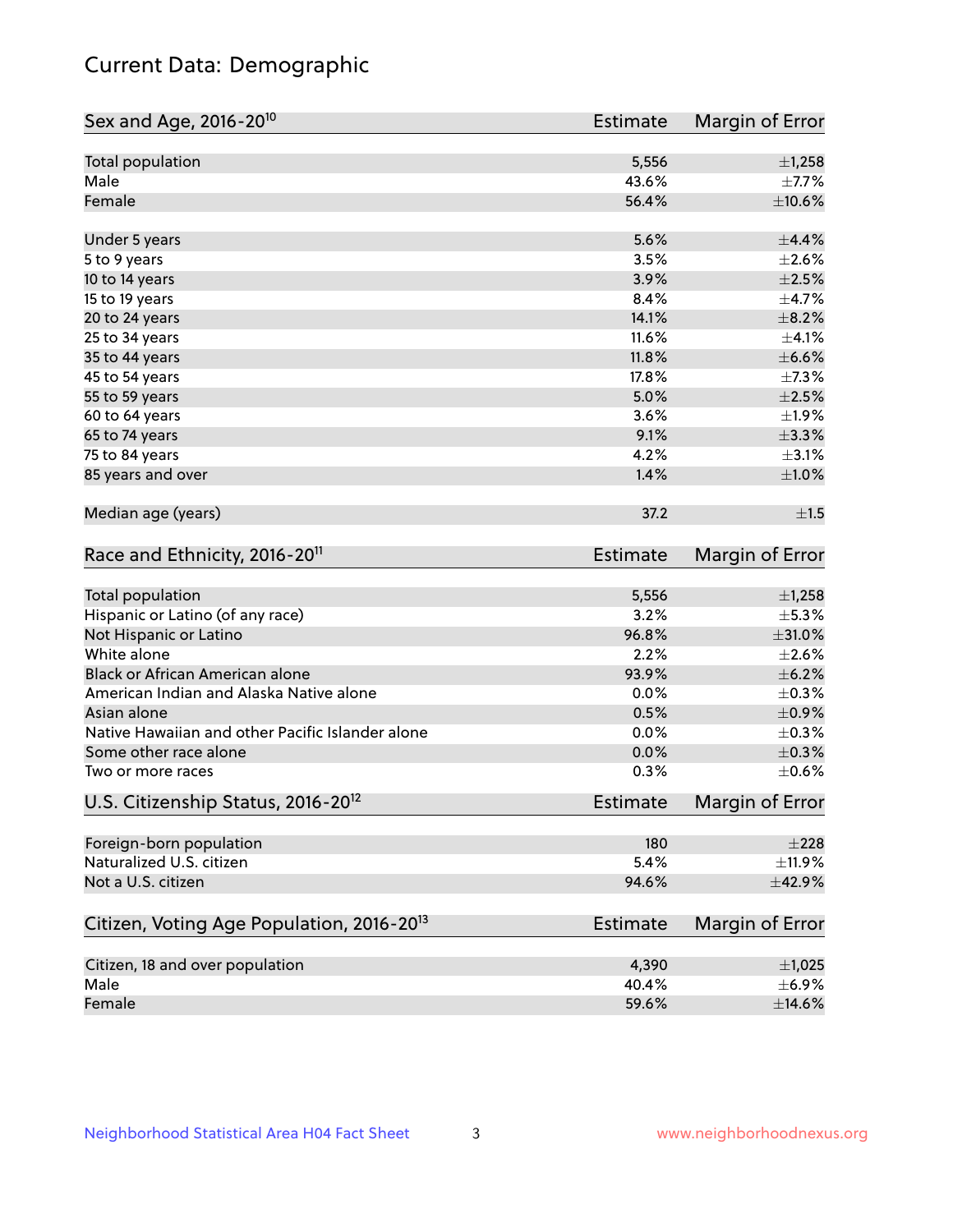# Current Data: Economic

| Income, 2016-20 <sup>14</sup>                                     | <b>Estimate</b> | Margin of Error |
|-------------------------------------------------------------------|-----------------|-----------------|
| All households                                                    | 1,968           | $\pm 456$       |
| Less than \$10,000                                                | 4.7%            | $\pm 3.5\%$     |
| \$10,000 to \$14,999                                              | 4.4%            | $\pm$ 3.6%      |
| \$15,000 to \$24,999                                              | 15.1%           | $\pm$ 7.4%      |
| \$25,000 to \$34,999                                              | 12.2%           | $\pm$ 6.5%      |
|                                                                   | 14.8%           |                 |
| \$35,000 to \$49,999                                              | 20.5%           | $\pm$ 7.7%      |
| \$50,000 to \$74,999                                              |                 | $\pm$ 12.5%     |
| \$75,000 to \$99,999                                              | 18.2%           | ±18.8%          |
| \$100,000 to \$149,999                                            | 6.5%            | $\pm$ 5.9%      |
| \$150,000 to \$199,999                                            | 3.3%            | $\pm$ 3.8%      |
| \$200,000 or more                                                 | 0.3%            | $\pm 1.0\%$     |
| Median household income (dollars)                                 | \$48,550        | $\pm$ 4,125     |
| Mean household income (dollars)                                   | \$55,910        | ±14,520         |
| Households with earnings                                          | 75.1%           | ±16.7%          |
| Mean earnings (dollars)                                           | \$55,443        | ±16,482         |
| Households with Social Security                                   | 34.2%           | $\pm$ 5.9%      |
| Mean Social Security income (dollars)                             | \$15,640        | $\pm$ 4,516     |
| Households with retirement income                                 | 24.4%           | $\pm$ 7.7%      |
| Mean retirement income (dollars)                                  | \$27,658        | $\pm$ 13,118    |
| Households with Supplemental Security Income                      | 9.7%            | $\pm$ 5.4%      |
| Mean Supplemental Security Income (dollars)                       | \$11,168        | ±3,610          |
| Households with cash public assistance income                     | 0.6%            | $\pm$ 1.2%      |
| Mean cash public assistance income (dollars)                      | \$206           | $\pm$ 576       |
| Households with Food Stamp/SNAP benefits in the past 12<br>months | 34.0%           | ±19.3%          |
| Family households                                                 | 1,179           | $\pm$ 447       |
| Less than \$10,000                                                | 3.5%            | $\pm$ 4.1%      |
| \$10,000 to \$14,999                                              | 1.6%            | $\pm 2.6\%$     |
| \$15,000 to \$24,999                                              | 7.2%            | $\pm$ 7.4%      |
| \$25,000 to \$34,999                                              | 8.1%            | $\pm$ 6.2%      |
| \$35,000 to \$49,999                                              | 14.9%           | $\pm$ 7.8%      |
| \$50,000 to \$74,999                                              | 20.1%           | $\pm$ 17.1%     |
| \$75,000 to \$99,999                                              | 27.8%           | ±30.2%          |
| \$100,000 to \$149,999                                            | 11.5%           | $\pm$ 9.4%      |
| \$150,000 to \$199,999                                            | 4.8%            | $\pm$ 6.0%      |
| \$200,000 or more                                                 | 0.5%            | $\pm1.7\%$      |
| Median family income (dollars)                                    | \$64,823        | $\pm$ 8,998     |
| Mean family income (dollars)                                      | \$70,592        | ±17,908         |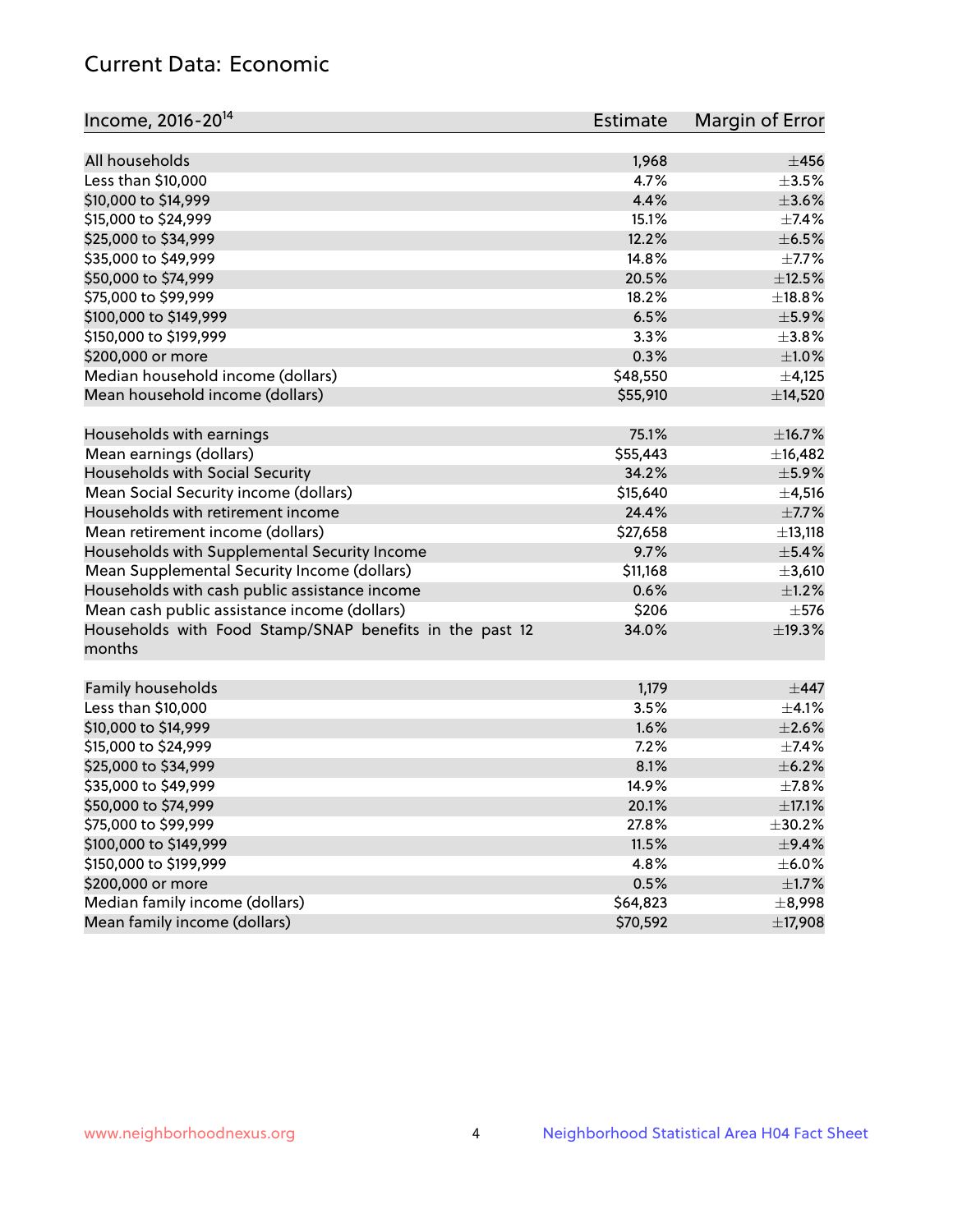# Current Data: Economic, continued...

| Income, 2016-20, continued <sup>15</sup>                                          | <b>Estimate</b> | Margin of Error        |
|-----------------------------------------------------------------------------------|-----------------|------------------------|
|                                                                                   |                 |                        |
| Nonfamily households<br>Median nonfamily income (dollars)                         | 789<br>\$30,257 | $\pm$ 181              |
| Mean nonfamily income (dollars)                                                   | \$32,575        | ±3,990                 |
|                                                                                   |                 | ±7,755                 |
| Median earnings for workers (dollars)                                             | \$27,638        | ±2,064                 |
| Median earnings for male full-time, year-round workers<br>(dollars)               | \$45,033        | $\pm 2,576$            |
| Median earnings for female full-time, year-round workers<br>(dollars)             | \$29,612        | ±2,200                 |
| Per capita income (dollars)                                                       | \$22,792        | ±5,215                 |
| Families Below Poverty Level, 2016-20 <sup>16</sup>                               | <b>Estimate</b> | <b>Margin of Error</b> |
|                                                                                   |                 |                        |
| <b>All Families</b>                                                               | 1,179           | $\pm$ 447              |
| Percent below poverty                                                             | 9.2%            | ±7.9%                  |
| Families with related children under 18 years                                     | 458             | $\pm 259$              |
| Percent below poverty                                                             | 23.0%           | ±18.6%                 |
| Families with related children under 5 years only                                 | 70              | $+85$                  |
| Percent below poverty                                                             | 25.8%           | ±45.9%                 |
| Married couple families                                                           | 379             | $\pm$ 244              |
| Percent below poverty                                                             | 0.6%            | ±4.4%                  |
| Married couple families with related children under 18 years                      | 142             | $\pm 200$              |
| Percent below poverty                                                             | 0.0%            | ±12.3%                 |
| Married couple families with related children under 5 years                       | 0               | $\pm 25$               |
| Percent below poverty                                                             | $\ddagger$      | $\ddagger$             |
|                                                                                   |                 |                        |
| Families with female householder, no spouse present                               | 701             | $\pm$ 410              |
| Percent below poverty                                                             | 13.6%           | ±11.9%                 |
| Families with female householder, no spouse present with                          | 255             | $\pm$ 146              |
| related children under 18 years                                                   | 37.4%           | ±33.0%                 |
| Percent below poverty<br>Families with female householder, no spouse present with | 27              | $\pm$ 36               |
| related children under 5 years                                                    |                 |                        |
| Percent below poverty                                                             | 66.6%           | ±65.8%                 |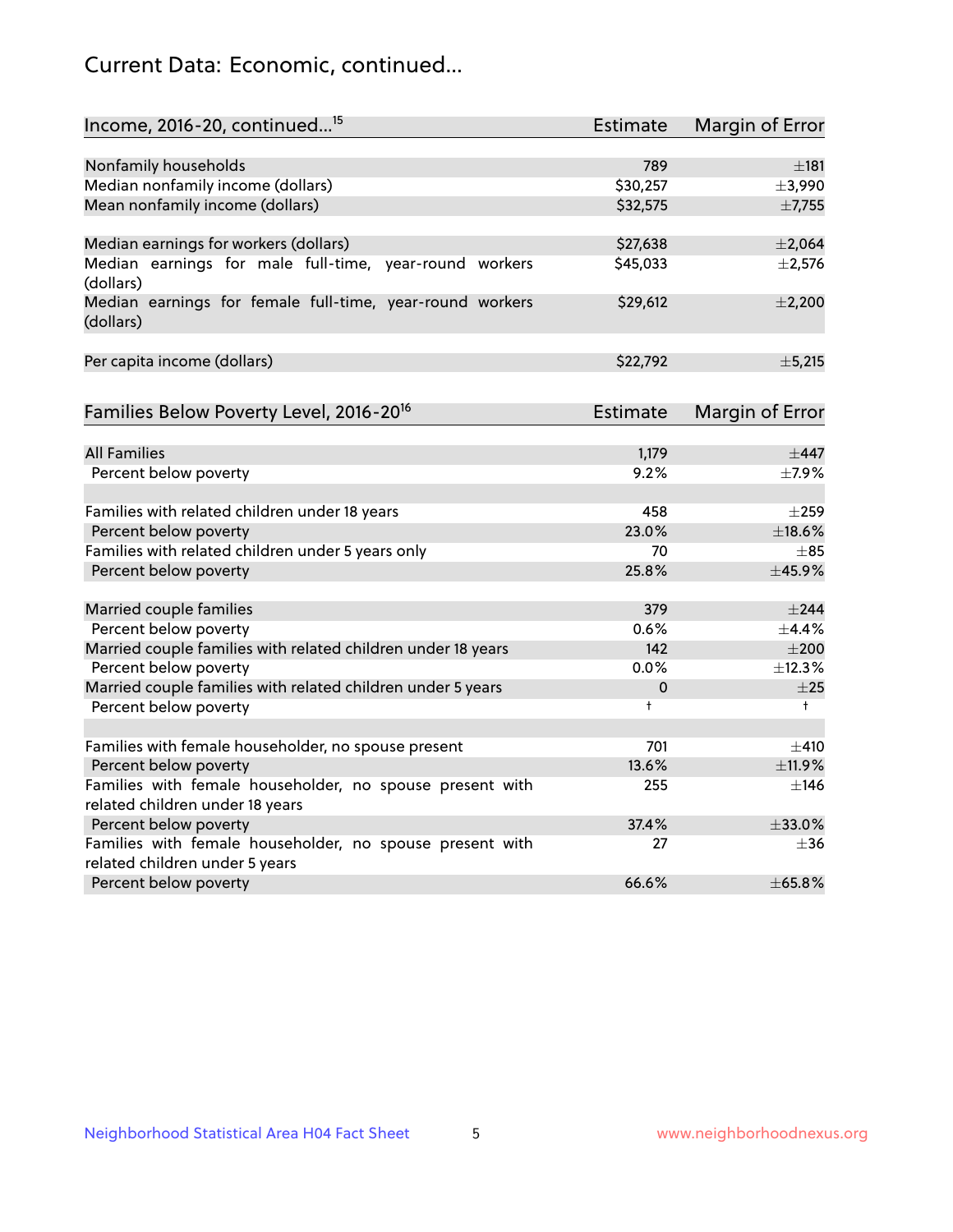# Current Data: Economic, continued...

| People Below Poverty Level, 2016-20 <sup>17</sup> | <b>Estimate</b> | Margin of Error |
|---------------------------------------------------|-----------------|-----------------|
|                                                   |                 |                 |
| Total population                                  | 5,517           | $\pm$ 1,258     |
| Percent below poverty                             | 10.6%           | $\pm$ 9.1%      |
| Population under 18 years                         | 998             | ±418            |
| Percent below poverty                             | 23.3%           | ±15.9%          |
| Population 18 years and over                      | 4,519           | $\pm$ 953       |
| Percent below poverty                             | 7.8%            | $\pm$ 3.9%      |
| Population 18 to 64 years                         | 3,698           | ±913            |
| Percent below poverty                             | 7.3%            | $\pm$ 4.5%      |
| Population 65 years and over                      | 820             | $\pm 274$       |
| Percent below poverty                             | 10.0%           | $\pm$ 6.9%      |

| Poverty by Race/Ethnicity, 2016-20 <sup>18</sup> | <b>Estimate</b> | Margin of Error |
|--------------------------------------------------|-----------------|-----------------|
|                                                  |                 |                 |
| Non-Hispanic White population                    | 115             | $\pm$ 146       |
| Percent below poverty                            | $0.0\%$         | $\pm$ 15.3%     |
| <b>Black population</b>                          | 5,225           | $\pm$ 1,228     |
| Percent below poverty                            | 11.0%           | $\pm$ 9.6%      |
| Asian population                                 | 25              | $\pm$ 48        |
| Percent below poverty                            | 42.3%           | ±110.0%         |
| Hispanic or Latino population                    | 174             | $\pm 296$       |
| Percent below poverty                            | $0.0\%$         | $\pm$ 10.1%     |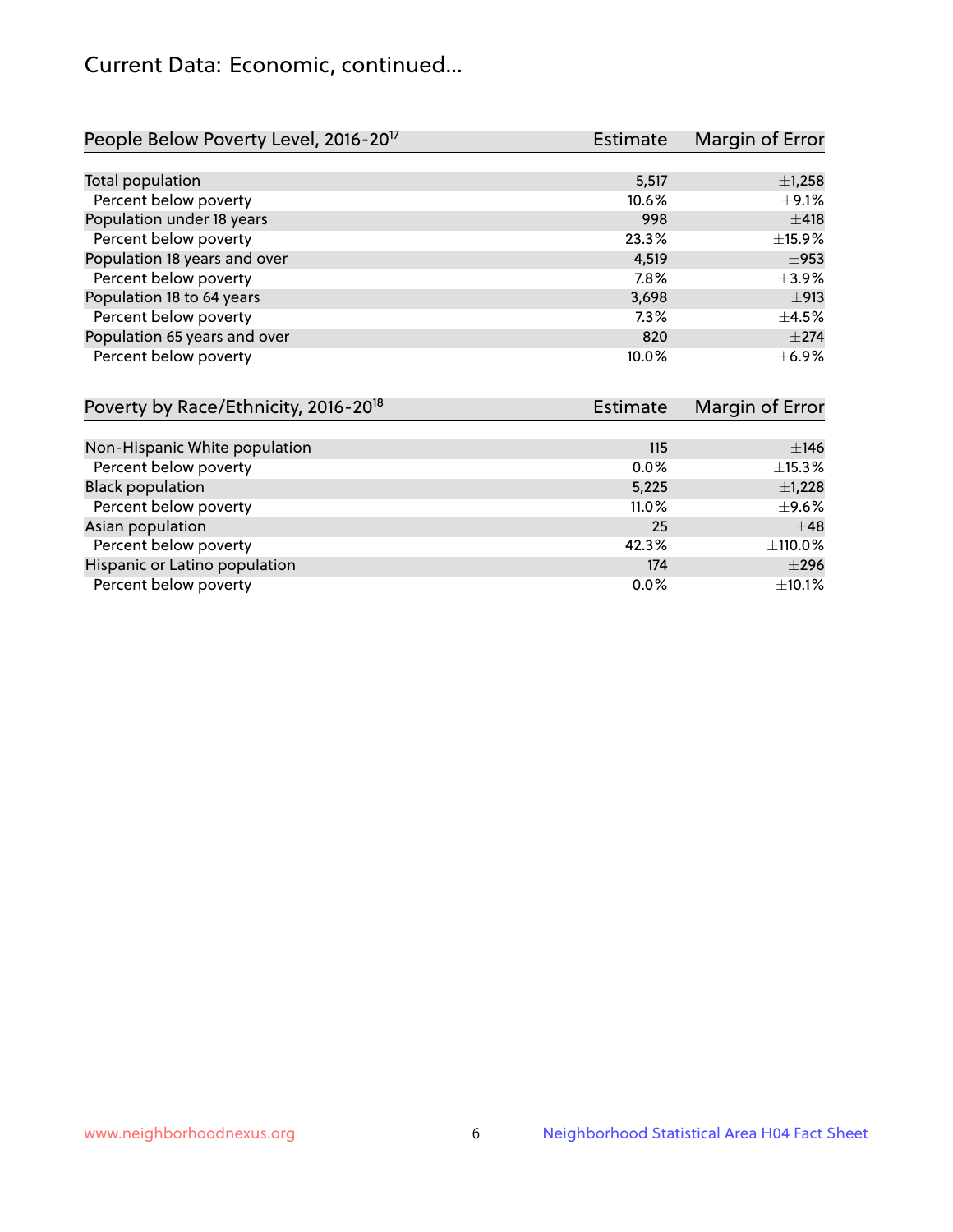# Current Data: Employment

| Employment Status, 2016-20 <sup>19</sup>                      | <b>Estimate</b> | Margin of Error |
|---------------------------------------------------------------|-----------------|-----------------|
|                                                               |                 |                 |
| Population 16 years and over                                  | 4,781           | $\pm$ 1,157     |
| In labor force                                                | 61.0%           | $\pm$ 5.6%      |
| Civilian labor force                                          | 61.0%           | $\pm$ 5.6%      |
| Employed                                                      | 53.1%           | $\pm$ 8.2%      |
| Unemployed                                                    | 7.9%            | $\pm$ 4.6%      |
| <b>Armed Forces</b>                                           | 0.0%            | $\pm1.6\%$      |
| Not in labor force                                            | 39.0%           | $\pm$ 7.0%      |
|                                                               |                 |                 |
| Civilian labor force                                          | 2,918           | $\pm 756$       |
| <b>Unemployment Rate</b>                                      | 12.9%           | $\pm$ 7.4%      |
| Females 16 years and over                                     | 2,767           | $\pm$ 889       |
| In labor force                                                | 62.6%           | $\pm 10.1\%$    |
| Civilian labor force                                          | 62.6%           | ±10.1%          |
| Employed                                                      | 60.3%           | ±11.4%          |
|                                                               |                 |                 |
| Own children of the householder under 6 years                 | 337             | $\pm$ 339       |
| All parents in family in labor force                          | 41.2%           | ±36.7%          |
|                                                               |                 |                 |
| Own children of the householder 6 to 17 years                 | 568             | $\pm$ 357       |
| All parents in family in labor force                          | 88.8%           | ±34.0%          |
|                                                               |                 |                 |
| Industry, 2016-20 <sup>20</sup>                               | Estimate        | Margin of Error |
|                                                               |                 |                 |
| Civilian employed population 16 years and over                | 2,541           | $\pm 729$       |
| Agriculture, forestry, fishing and hunting, and mining        | 0.0%            | $\pm 1.0\%$     |
| Construction                                                  | 3.7%            | $\pm$ 3.7%      |
| Manufacturing                                                 | 4.4%            | $\pm 3.5\%$     |
| Wholesale trade                                               | 2.3%            | $\pm 4.0\%$     |
| Retail trade                                                  | 17.6%           | $\pm$ 17.2%     |
| Transportation and warehousing, and utilities                 | 17.4%           | $\pm$ 10.8%     |
| Information                                                   | 0.7%            | $\pm 1.6\%$     |
| Finance and insurance, and real estate and rental and leasing | 2.9%            | $\pm$ 3.4%      |
| Professional, scientific, and management, and administrative  | 12.3%           | $\pm$ 8.5%      |
| and waste management services                                 |                 |                 |
| Educational services, and health care and social assistance   | 12.7%           | $\pm$ 5.9%      |
| Arts, entertainment, and recreation, and accommodation and    | 12.7%           | $\pm$ 8.5%      |
| food services                                                 |                 |                 |
| Other services, except public administration                  | 5.3%            | $\pm$ 5.5%      |
| Public administration                                         | 7.9%            | $\pm$ 7.3%      |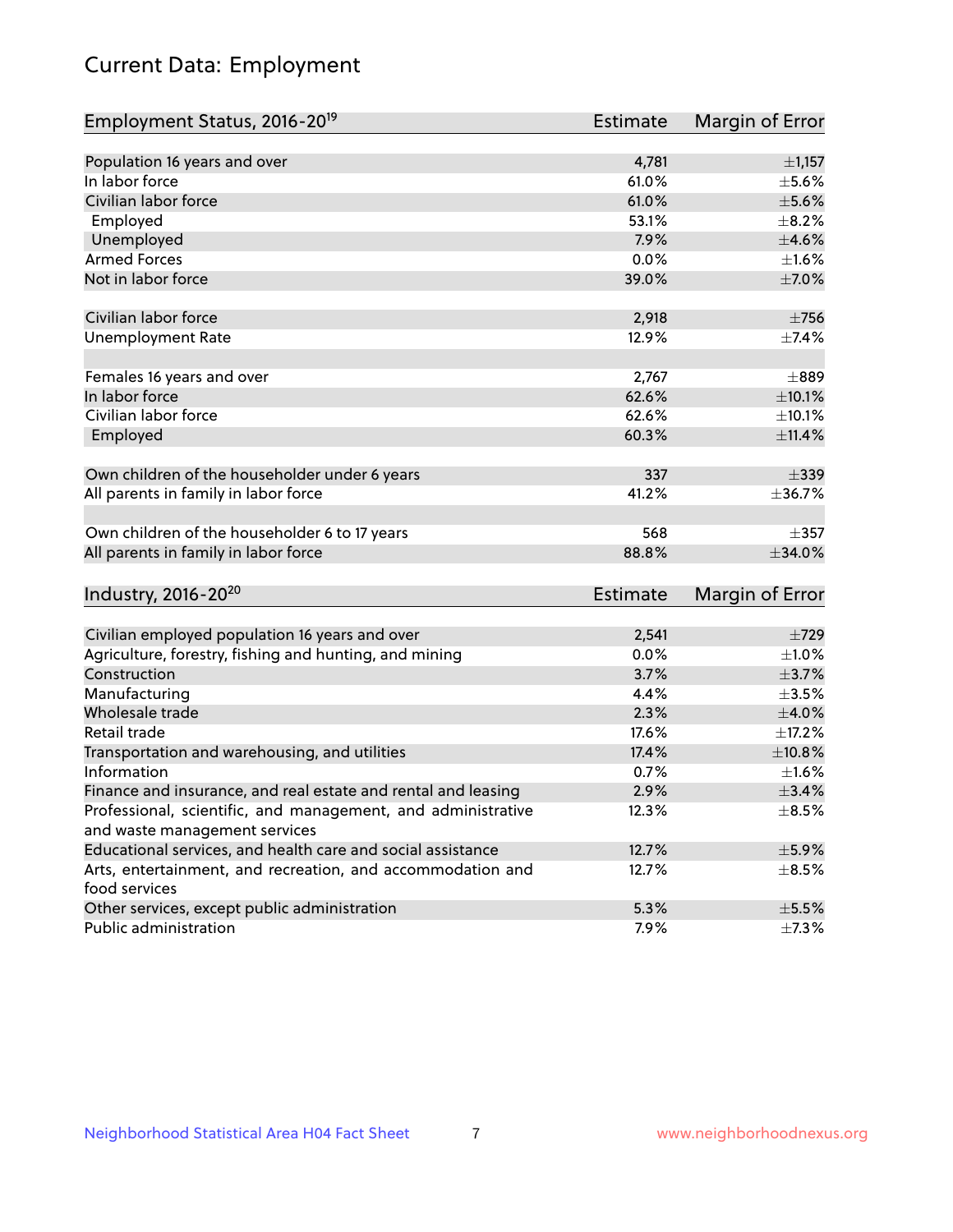# Current Data: Employment, continued...

| Civilian employed population 16 years and over<br>2,541<br>$\pm 729$<br>27.3%<br>Management, business, science, and arts occupations<br>$\pm$ 9.3%<br>19.4%<br>$\pm$ 9.2%<br>Service occupations<br>Sales and office occupations<br>32.0%<br>$\pm$ 17.1%<br>2.1%<br>$\pm 2.5\%$<br>Natural resources, construction, and maintenance occupations<br>Production, transportation, and material moving occupations<br>19.2%<br>±12.6%<br>Class of Worker, 2016-20 <sup>22</sup><br><b>Estimate</b><br>Margin of Error<br>Civilian employed population 16 years and over<br>2,541<br>$\pm 729$<br>Private wage and salary workers<br>77.2%<br>±22.2%<br>Government workers<br>20.4%<br>$\pm$ 8.2%<br>Self-employed in own not incorporated business workers<br>2.4%<br>$\pm 3.6\%$<br>Unpaid family workers<br>0.0%<br>$\pm 1.0\%$<br>Job Flows, 2019 <sup>23</sup><br>2019<br>Total Jobs in Neighborhood Statistical Area<br>119<br>Held by residents of Neighborhood Statistical Area<br>0.8%<br>Held by non-residents of Neighborhood Statistical Area<br>99.2%<br>Jobs by Industry Sector, 2019 <sup>24</sup><br>2019<br>Total Jobs in Neighborhood Statistical Area<br>119<br><b>Goods Producing sectors</b><br>0.0%<br>Trade, Transportation, and Utilities sectors<br>0.8%<br>All Other Services sectors<br>99.2%<br>Total Jobs in Neighborhood Statistical<br>held<br>by<br>Area<br>1<br>Neighborhood Statistical Area residents<br><b>Goods Producing sectors</b><br>0.0%<br>0.0%<br>Trade, Transportation, and Utilities sectors<br>All Other Services sectors<br>100.0%<br>Jobs by Earnings, 2019 <sup>25</sup><br>2019<br>Total Jobs in Neighborhood Statistical Area<br>119<br>Jobs with earnings \$1250/month or less<br>15.1%<br>Jobs with earnings \$1251/month to \$3333/month<br>26.1%<br>58.8%<br>Jobs with earnings greater than \$3333/month<br>Neighborhood Statistical<br>Jobs<br>in<br>held<br>by<br>Total<br>Area<br>1<br>Neighborhood Statistical Area residents<br>Jobs with earnings \$1250/month or less<br>0.0%<br>Jobs with earnings \$1251/month to \$3333/month<br>100.0%<br>Jobs with earnings greater than \$3333/month<br>0.0% | Occupation, 2016-20 <sup>21</sup> | <b>Estimate</b> | Margin of Error |
|---------------------------------------------------------------------------------------------------------------------------------------------------------------------------------------------------------------------------------------------------------------------------------------------------------------------------------------------------------------------------------------------------------------------------------------------------------------------------------------------------------------------------------------------------------------------------------------------------------------------------------------------------------------------------------------------------------------------------------------------------------------------------------------------------------------------------------------------------------------------------------------------------------------------------------------------------------------------------------------------------------------------------------------------------------------------------------------------------------------------------------------------------------------------------------------------------------------------------------------------------------------------------------------------------------------------------------------------------------------------------------------------------------------------------------------------------------------------------------------------------------------------------------------------------------------------------------------------------------------------------------------------------------------------------------------------------------------------------------------------------------------------------------------------------------------------------------------------------------------------------------------------------------------------------------------------------------------------------------------------------------------------------------------------------------------------------------------------------------------------------------------------------------------|-----------------------------------|-----------------|-----------------|
|                                                                                                                                                                                                                                                                                                                                                                                                                                                                                                                                                                                                                                                                                                                                                                                                                                                                                                                                                                                                                                                                                                                                                                                                                                                                                                                                                                                                                                                                                                                                                                                                                                                                                                                                                                                                                                                                                                                                                                                                                                                                                                                                                               |                                   |                 |                 |
|                                                                                                                                                                                                                                                                                                                                                                                                                                                                                                                                                                                                                                                                                                                                                                                                                                                                                                                                                                                                                                                                                                                                                                                                                                                                                                                                                                                                                                                                                                                                                                                                                                                                                                                                                                                                                                                                                                                                                                                                                                                                                                                                                               |                                   |                 |                 |
|                                                                                                                                                                                                                                                                                                                                                                                                                                                                                                                                                                                                                                                                                                                                                                                                                                                                                                                                                                                                                                                                                                                                                                                                                                                                                                                                                                                                                                                                                                                                                                                                                                                                                                                                                                                                                                                                                                                                                                                                                                                                                                                                                               |                                   |                 |                 |
|                                                                                                                                                                                                                                                                                                                                                                                                                                                                                                                                                                                                                                                                                                                                                                                                                                                                                                                                                                                                                                                                                                                                                                                                                                                                                                                                                                                                                                                                                                                                                                                                                                                                                                                                                                                                                                                                                                                                                                                                                                                                                                                                                               |                                   |                 |                 |
|                                                                                                                                                                                                                                                                                                                                                                                                                                                                                                                                                                                                                                                                                                                                                                                                                                                                                                                                                                                                                                                                                                                                                                                                                                                                                                                                                                                                                                                                                                                                                                                                                                                                                                                                                                                                                                                                                                                                                                                                                                                                                                                                                               |                                   |                 |                 |
|                                                                                                                                                                                                                                                                                                                                                                                                                                                                                                                                                                                                                                                                                                                                                                                                                                                                                                                                                                                                                                                                                                                                                                                                                                                                                                                                                                                                                                                                                                                                                                                                                                                                                                                                                                                                                                                                                                                                                                                                                                                                                                                                                               |                                   |                 |                 |
|                                                                                                                                                                                                                                                                                                                                                                                                                                                                                                                                                                                                                                                                                                                                                                                                                                                                                                                                                                                                                                                                                                                                                                                                                                                                                                                                                                                                                                                                                                                                                                                                                                                                                                                                                                                                                                                                                                                                                                                                                                                                                                                                                               |                                   |                 |                 |
|                                                                                                                                                                                                                                                                                                                                                                                                                                                                                                                                                                                                                                                                                                                                                                                                                                                                                                                                                                                                                                                                                                                                                                                                                                                                                                                                                                                                                                                                                                                                                                                                                                                                                                                                                                                                                                                                                                                                                                                                                                                                                                                                                               |                                   |                 |                 |
|                                                                                                                                                                                                                                                                                                                                                                                                                                                                                                                                                                                                                                                                                                                                                                                                                                                                                                                                                                                                                                                                                                                                                                                                                                                                                                                                                                                                                                                                                                                                                                                                                                                                                                                                                                                                                                                                                                                                                                                                                                                                                                                                                               |                                   |                 |                 |
|                                                                                                                                                                                                                                                                                                                                                                                                                                                                                                                                                                                                                                                                                                                                                                                                                                                                                                                                                                                                                                                                                                                                                                                                                                                                                                                                                                                                                                                                                                                                                                                                                                                                                                                                                                                                                                                                                                                                                                                                                                                                                                                                                               |                                   |                 |                 |
|                                                                                                                                                                                                                                                                                                                                                                                                                                                                                                                                                                                                                                                                                                                                                                                                                                                                                                                                                                                                                                                                                                                                                                                                                                                                                                                                                                                                                                                                                                                                                                                                                                                                                                                                                                                                                                                                                                                                                                                                                                                                                                                                                               |                                   |                 |                 |
|                                                                                                                                                                                                                                                                                                                                                                                                                                                                                                                                                                                                                                                                                                                                                                                                                                                                                                                                                                                                                                                                                                                                                                                                                                                                                                                                                                                                                                                                                                                                                                                                                                                                                                                                                                                                                                                                                                                                                                                                                                                                                                                                                               |                                   |                 |                 |
|                                                                                                                                                                                                                                                                                                                                                                                                                                                                                                                                                                                                                                                                                                                                                                                                                                                                                                                                                                                                                                                                                                                                                                                                                                                                                                                                                                                                                                                                                                                                                                                                                                                                                                                                                                                                                                                                                                                                                                                                                                                                                                                                                               |                                   |                 |                 |
|                                                                                                                                                                                                                                                                                                                                                                                                                                                                                                                                                                                                                                                                                                                                                                                                                                                                                                                                                                                                                                                                                                                                                                                                                                                                                                                                                                                                                                                                                                                                                                                                                                                                                                                                                                                                                                                                                                                                                                                                                                                                                                                                                               |                                   |                 |                 |
|                                                                                                                                                                                                                                                                                                                                                                                                                                                                                                                                                                                                                                                                                                                                                                                                                                                                                                                                                                                                                                                                                                                                                                                                                                                                                                                                                                                                                                                                                                                                                                                                                                                                                                                                                                                                                                                                                                                                                                                                                                                                                                                                                               |                                   |                 |                 |
|                                                                                                                                                                                                                                                                                                                                                                                                                                                                                                                                                                                                                                                                                                                                                                                                                                                                                                                                                                                                                                                                                                                                                                                                                                                                                                                                                                                                                                                                                                                                                                                                                                                                                                                                                                                                                                                                                                                                                                                                                                                                                                                                                               |                                   |                 |                 |
|                                                                                                                                                                                                                                                                                                                                                                                                                                                                                                                                                                                                                                                                                                                                                                                                                                                                                                                                                                                                                                                                                                                                                                                                                                                                                                                                                                                                                                                                                                                                                                                                                                                                                                                                                                                                                                                                                                                                                                                                                                                                                                                                                               |                                   |                 |                 |
|                                                                                                                                                                                                                                                                                                                                                                                                                                                                                                                                                                                                                                                                                                                                                                                                                                                                                                                                                                                                                                                                                                                                                                                                                                                                                                                                                                                                                                                                                                                                                                                                                                                                                                                                                                                                                                                                                                                                                                                                                                                                                                                                                               |                                   |                 |                 |
|                                                                                                                                                                                                                                                                                                                                                                                                                                                                                                                                                                                                                                                                                                                                                                                                                                                                                                                                                                                                                                                                                                                                                                                                                                                                                                                                                                                                                                                                                                                                                                                                                                                                                                                                                                                                                                                                                                                                                                                                                                                                                                                                                               |                                   |                 |                 |
|                                                                                                                                                                                                                                                                                                                                                                                                                                                                                                                                                                                                                                                                                                                                                                                                                                                                                                                                                                                                                                                                                                                                                                                                                                                                                                                                                                                                                                                                                                                                                                                                                                                                                                                                                                                                                                                                                                                                                                                                                                                                                                                                                               |                                   |                 |                 |
|                                                                                                                                                                                                                                                                                                                                                                                                                                                                                                                                                                                                                                                                                                                                                                                                                                                                                                                                                                                                                                                                                                                                                                                                                                                                                                                                                                                                                                                                                                                                                                                                                                                                                                                                                                                                                                                                                                                                                                                                                                                                                                                                                               |                                   |                 |                 |
|                                                                                                                                                                                                                                                                                                                                                                                                                                                                                                                                                                                                                                                                                                                                                                                                                                                                                                                                                                                                                                                                                                                                                                                                                                                                                                                                                                                                                                                                                                                                                                                                                                                                                                                                                                                                                                                                                                                                                                                                                                                                                                                                                               |                                   |                 |                 |
|                                                                                                                                                                                                                                                                                                                                                                                                                                                                                                                                                                                                                                                                                                                                                                                                                                                                                                                                                                                                                                                                                                                                                                                                                                                                                                                                                                                                                                                                                                                                                                                                                                                                                                                                                                                                                                                                                                                                                                                                                                                                                                                                                               |                                   |                 |                 |
|                                                                                                                                                                                                                                                                                                                                                                                                                                                                                                                                                                                                                                                                                                                                                                                                                                                                                                                                                                                                                                                                                                                                                                                                                                                                                                                                                                                                                                                                                                                                                                                                                                                                                                                                                                                                                                                                                                                                                                                                                                                                                                                                                               |                                   |                 |                 |
|                                                                                                                                                                                                                                                                                                                                                                                                                                                                                                                                                                                                                                                                                                                                                                                                                                                                                                                                                                                                                                                                                                                                                                                                                                                                                                                                                                                                                                                                                                                                                                                                                                                                                                                                                                                                                                                                                                                                                                                                                                                                                                                                                               |                                   |                 |                 |
|                                                                                                                                                                                                                                                                                                                                                                                                                                                                                                                                                                                                                                                                                                                                                                                                                                                                                                                                                                                                                                                                                                                                                                                                                                                                                                                                                                                                                                                                                                                                                                                                                                                                                                                                                                                                                                                                                                                                                                                                                                                                                                                                                               |                                   |                 |                 |
|                                                                                                                                                                                                                                                                                                                                                                                                                                                                                                                                                                                                                                                                                                                                                                                                                                                                                                                                                                                                                                                                                                                                                                                                                                                                                                                                                                                                                                                                                                                                                                                                                                                                                                                                                                                                                                                                                                                                                                                                                                                                                                                                                               |                                   |                 |                 |
|                                                                                                                                                                                                                                                                                                                                                                                                                                                                                                                                                                                                                                                                                                                                                                                                                                                                                                                                                                                                                                                                                                                                                                                                                                                                                                                                                                                                                                                                                                                                                                                                                                                                                                                                                                                                                                                                                                                                                                                                                                                                                                                                                               |                                   |                 |                 |
|                                                                                                                                                                                                                                                                                                                                                                                                                                                                                                                                                                                                                                                                                                                                                                                                                                                                                                                                                                                                                                                                                                                                                                                                                                                                                                                                                                                                                                                                                                                                                                                                                                                                                                                                                                                                                                                                                                                                                                                                                                                                                                                                                               |                                   |                 |                 |
|                                                                                                                                                                                                                                                                                                                                                                                                                                                                                                                                                                                                                                                                                                                                                                                                                                                                                                                                                                                                                                                                                                                                                                                                                                                                                                                                                                                                                                                                                                                                                                                                                                                                                                                                                                                                                                                                                                                                                                                                                                                                                                                                                               |                                   |                 |                 |
|                                                                                                                                                                                                                                                                                                                                                                                                                                                                                                                                                                                                                                                                                                                                                                                                                                                                                                                                                                                                                                                                                                                                                                                                                                                                                                                                                                                                                                                                                                                                                                                                                                                                                                                                                                                                                                                                                                                                                                                                                                                                                                                                                               |                                   |                 |                 |
|                                                                                                                                                                                                                                                                                                                                                                                                                                                                                                                                                                                                                                                                                                                                                                                                                                                                                                                                                                                                                                                                                                                                                                                                                                                                                                                                                                                                                                                                                                                                                                                                                                                                                                                                                                                                                                                                                                                                                                                                                                                                                                                                                               |                                   |                 |                 |
|                                                                                                                                                                                                                                                                                                                                                                                                                                                                                                                                                                                                                                                                                                                                                                                                                                                                                                                                                                                                                                                                                                                                                                                                                                                                                                                                                                                                                                                                                                                                                                                                                                                                                                                                                                                                                                                                                                                                                                                                                                                                                                                                                               |                                   |                 |                 |
|                                                                                                                                                                                                                                                                                                                                                                                                                                                                                                                                                                                                                                                                                                                                                                                                                                                                                                                                                                                                                                                                                                                                                                                                                                                                                                                                                                                                                                                                                                                                                                                                                                                                                                                                                                                                                                                                                                                                                                                                                                                                                                                                                               |                                   |                 |                 |
|                                                                                                                                                                                                                                                                                                                                                                                                                                                                                                                                                                                                                                                                                                                                                                                                                                                                                                                                                                                                                                                                                                                                                                                                                                                                                                                                                                                                                                                                                                                                                                                                                                                                                                                                                                                                                                                                                                                                                                                                                                                                                                                                                               |                                   |                 |                 |
|                                                                                                                                                                                                                                                                                                                                                                                                                                                                                                                                                                                                                                                                                                                                                                                                                                                                                                                                                                                                                                                                                                                                                                                                                                                                                                                                                                                                                                                                                                                                                                                                                                                                                                                                                                                                                                                                                                                                                                                                                                                                                                                                                               |                                   |                 |                 |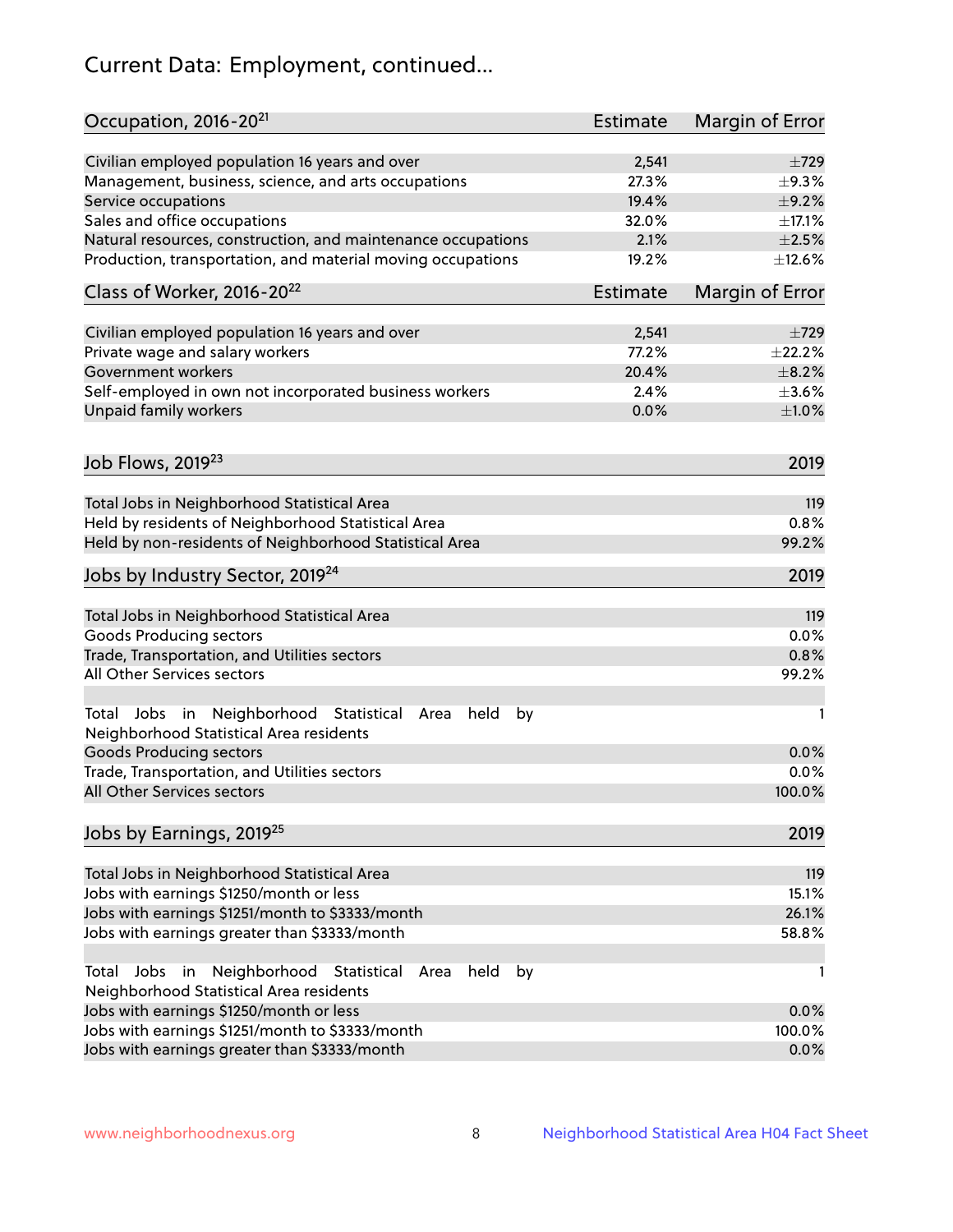# Current Data: Employment, continued...

| Jobs by Age of Worker, 2019 <sup>26</sup>                                                      | 2019   |
|------------------------------------------------------------------------------------------------|--------|
|                                                                                                |        |
| Total Jobs in Neighborhood Statistical Area                                                    | 119    |
| Jobs with workers age 29 or younger                                                            | 6.7%   |
| Jobs with workers age 30 to 54                                                                 | 69.7%  |
| Jobs with workers age 55 or older                                                              | 23.5%  |
|                                                                                                |        |
| Total Jobs in Neighborhood Statistical Area held by<br>Neighborhood Statistical Area residents |        |
| Jobs with workers age 29 or younger                                                            | 0.0%   |
| Jobs with workers age 30 to 54                                                                 | 0.0%   |
| Jobs with workers age 55 or older                                                              | 100.0% |

### Current Data: Education

| School Enrollment, 2016-20 <sup>27</sup>       | <b>Estimate</b> | Margin of Error |
|------------------------------------------------|-----------------|-----------------|
|                                                |                 |                 |
| Population 3 years and over enrolled in school | 1,325           | $\pm 639$       |
| Nursery school, preschool                      | 9.2%            | $\pm$ 13.2%     |
| Kindergarten                                   | 4.4%            | $\pm$ 7.7%      |
| Elementary school (grades 1-8)                 | 24.5%           | $\pm$ 7.7%      |
| High school (grades 9-12)                      | 32.2%           | $\pm$ 29.1%     |
| College or graduate school                     | 29.7%           | ±12.7%          |

| Educational Attainment, 2016-20 <sup>28</sup> | <b>Estimate</b> | Margin of Error |
|-----------------------------------------------|-----------------|-----------------|
|                                               |                 |                 |
| Population 25 years and over                  | 3,582           | $\pm$ 839       |
| Less than 9th grade                           | 3.9%            | $\pm 2.7\%$     |
| 9th to 12th grade, no diploma                 | 5.1%            | $\pm$ 4.2%      |
| High school graduate (includes equivalency)   | 31.7%           | $\pm$ 11.2%     |
| Some college, no degree                       | 15.3%           | $\pm$ 4.6%      |
| Associate's degree                            | 14.9%           | $\pm$ 7.5%      |
| Bachelor's degree                             | 20.8%           | ±10.3%          |
| Graduate or professional degree               | 8.3%            | $\pm$ 5.0%      |
|                                               |                 |                 |
| Percent high school graduate or higher        | 91.0%           | $\pm$ 29.9%     |
| Percent bachelor's degree or higher           | 29.1%           | $\pm$ 10.6%     |
|                                               |                 |                 |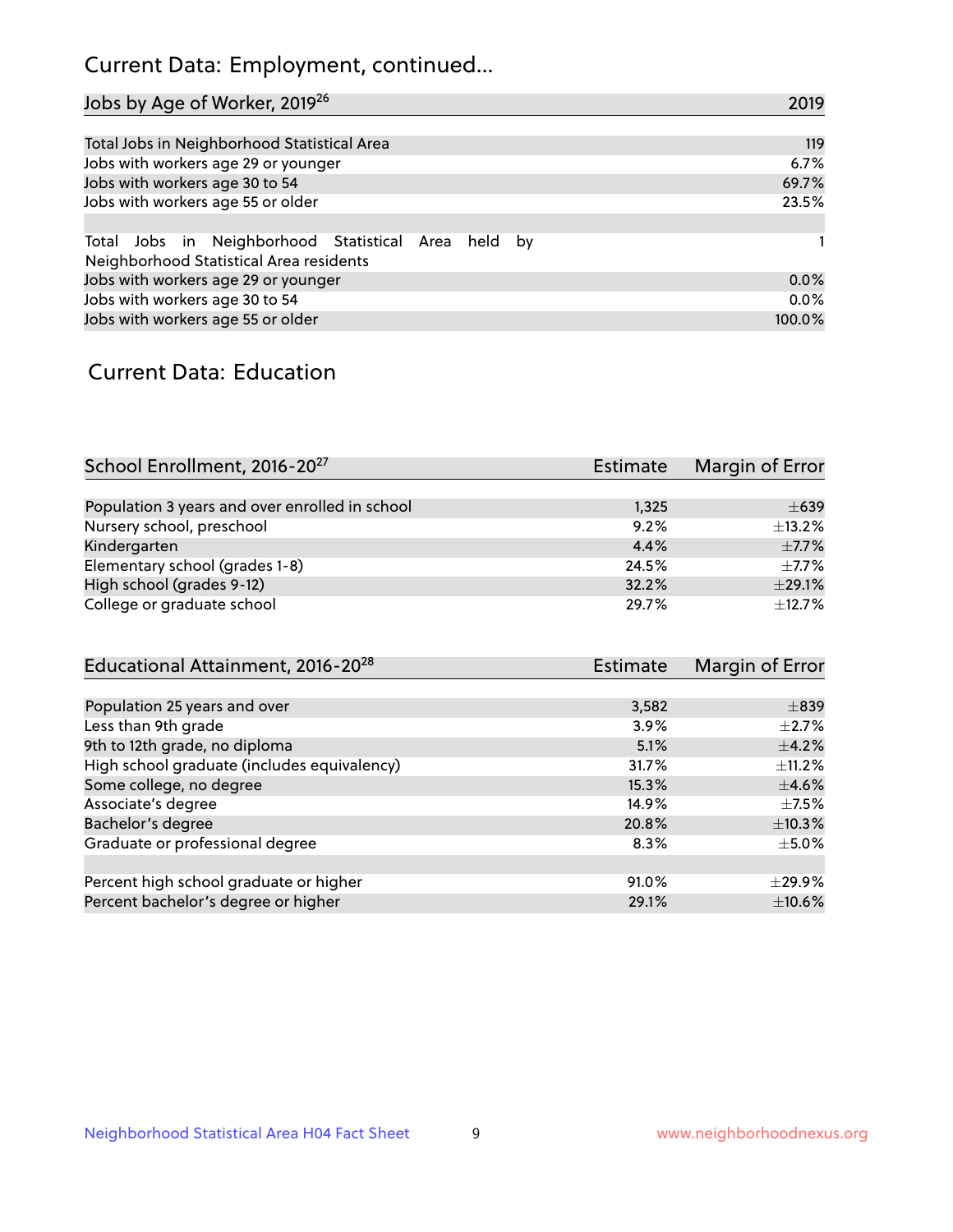# Current Data: Housing

| Households by Type, 2016-20 <sup>29</sup>            | <b>Estimate</b> | Margin of Error |
|------------------------------------------------------|-----------------|-----------------|
|                                                      |                 |                 |
| Total households                                     | 1,968           | $\pm$ 456       |
| Family households (families)                         | 59.9%           | ±18.0%          |
| With own children under 18 years                     | 13.7%           | $\pm$ 11.1%     |
| Married-couple family                                | 19.3%           | $\pm$ 11.5%     |
| With own children of the householder under 18 years  | 6.2%            | $\pm$ 9.9%      |
| Male householder, no spouse present, family          | 5.0%            | $\pm$ 4.2%      |
| With own children of the householder under 18 years  | 0.0%            | $\pm$ 0.9%      |
| Female householder, no spouse present, family        | 35.6%           | $\pm$ 18.0%     |
| With own children of the householder under 18 years  | 7.4%            | $\pm$ 5.5%      |
| Nonfamily households                                 | 40.1%           | ±13.1%          |
| Householder living alone                             | 37.7%           | $\pm$ 4.4%      |
| 65 years and over                                    | 13.2%           | $\pm$ 4.4%      |
|                                                      |                 |                 |
| Households with one or more people under 18 years    | 23.3%           | $\pm$ 9.9%      |
| Households with one or more people 65 years and over | 37.5%           | $\pm$ 10.1%     |
|                                                      |                 |                 |
| Average household size                               | 2.80            | $\pm 0.91$      |
| Average family size                                  | 3.89            | ±1.98           |
| Housing Occupancy, 2016-20 <sup>30</sup>             | <b>Estimate</b> | Margin of Error |
|                                                      |                 |                 |
| Total housing units                                  | 2,170           | $\pm 453$       |
| Occupied housing units                               | 90.7%           | $\pm$ 9.1%      |
| Vacant housing units                                 | 9.3%            | $\pm$ 7.5%      |
| Homeowner vacancy rate                               | 1.2             | ±4.1            |
| Rental vacancy rate                                  | 5.6             | $+6.5$          |
| Units in Structure, 2016-20 <sup>31</sup>            | Estimate        | Margin of Error |
|                                                      |                 |                 |
| Total housing units                                  | 2,170           | $\pm 453$       |
| 1-unit, detached                                     | 43.0%           | $\pm$ 4.9%      |
| 1-unit, attached                                     | 0.8%            | $\pm 1.4\%$     |
| 2 units                                              | 0.1%            | $\pm 0.8\%$     |
|                                                      | 6.8%            | ±14.2%          |
| 3 or 4 units                                         |                 |                 |
| 5 to 9 units                                         | 14.5%           | $\pm$ 7.2%      |
| 10 to 19 units                                       | 22.2%           | ±12.9%          |
| 20 or more units                                     | 10.5%           | $\pm$ 5.1%      |
| Mobile home                                          | 2.0%            | $\pm$ 3.4%      |
| Boat, RV, van, etc.                                  | $0.0\%$         | $\pm$ 0.8%      |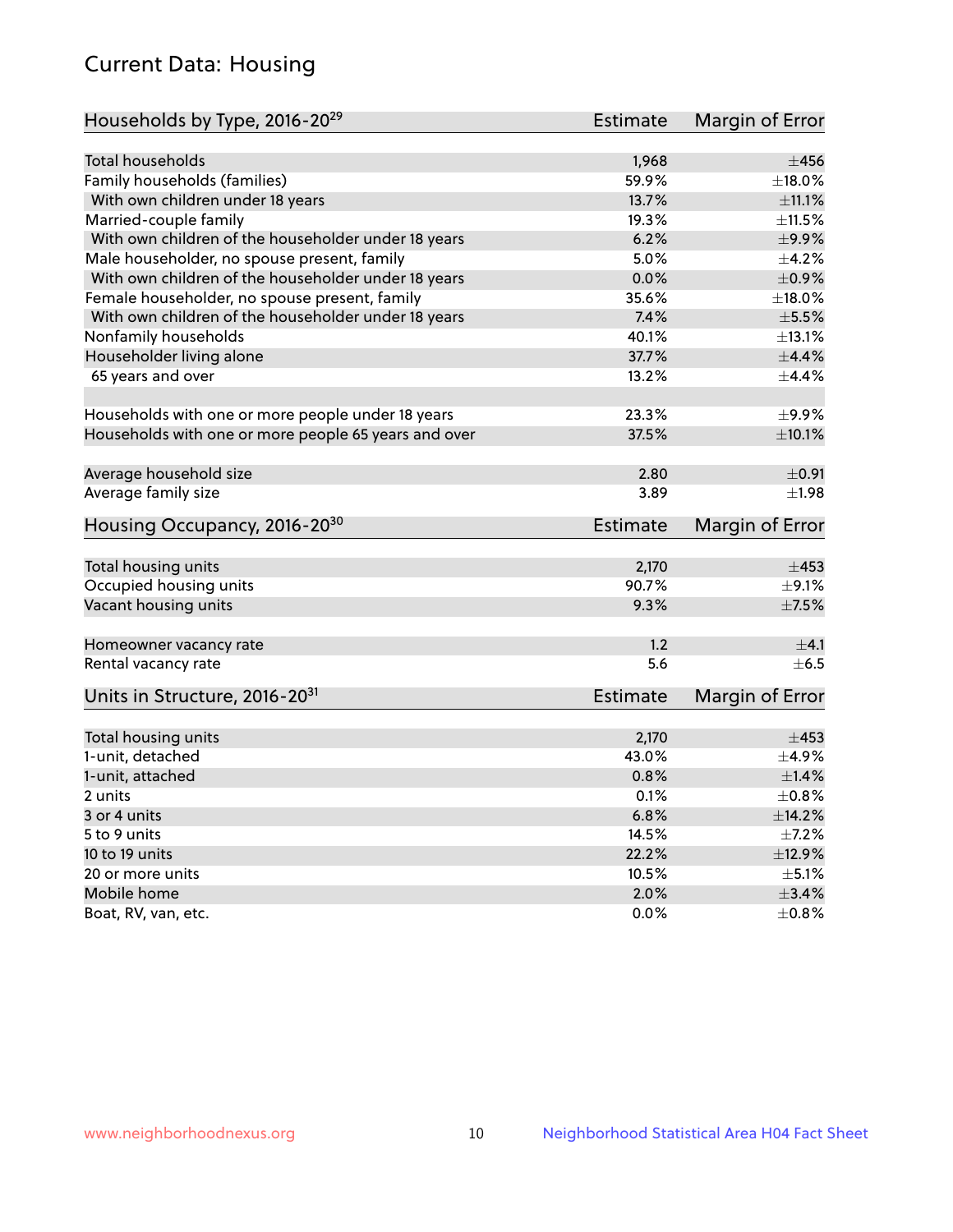# Current Data: Housing, continued...

| Year Structure Built, 2016-20 <sup>32</sup>    | <b>Estimate</b> | Margin of Error |
|------------------------------------------------|-----------------|-----------------|
| Total housing units                            | 2,170           | $\pm 453$       |
| Built 2014 or later                            | 0.0%            | $\pm$ 0.8%      |
| Built 2010 to 2013                             | 0.0%            | $\pm$ 0.8%      |
| Built 2000 to 2009                             | 17.9%           | $\pm$ 7.1%      |
| Built 1990 to 1999                             | 15.6%           | ±12.1%          |
| Built 1980 to 1989                             | 18.2%           | ±16.1%          |
| Built 1970 to 1979                             | 18.3%           | $\pm$ 7.6%      |
| Built 1960 to 1969                             | 21.7%           | $\pm$ 7.0%      |
| Built 1950 to 1959                             | 4.3%            | ±3.4%           |
| Built 1940 to 1949                             | 2.0%            | $\pm 2.1\%$     |
| Built 1939 or earlier                          | 2.0%            | $\pm$ 3.2%      |
| Housing Tenure, 2016-2033                      | Estimate        | Margin of Error |
|                                                |                 |                 |
| Occupied housing units                         | 1,968           | $\pm 456$       |
| Owner-occupied                                 | 37.7%           | $\pm 1.5\%$     |
| Renter-occupied                                | 62.3%           | ±18.2%          |
| Average household size of owner-occupied unit  | 3.54            | $\pm$ 0.91      |
| Average household size of renter-occupied unit | 2.36            | $\pm$ 0.48      |
| Residence 1 Year Ago, 2016-20 <sup>34</sup>    | <b>Estimate</b> | Margin of Error |
| Population 1 year and over                     | 5,525           | $\pm$ 1,234     |
| Same house                                     | 93.6%           | ±7.8%           |
| Different house in the U.S.                    | 6.3%            | $\pm 4.1\%$     |
| Same county                                    | 3.8%            | $\pm 3.6\%$     |
| Different county                               | 2.5%            | $\pm 2.2\%$     |
| Same state                                     | 1.2%            | $\pm1.5\%$      |
| Different state                                | 1.3%            | $\pm1.6\%$      |
| Abroad                                         | 0.1%            | $\pm$ 0.3%      |
|                                                | <b>Estimate</b> |                 |
| Value of Housing Unit, 2016-20 <sup>35</sup>   |                 | Margin of Error |
| Owner-occupied units                           | 743             | $\pm$ 175       |
| Less than \$50,000                             | 12.0%           | $\pm$ 13.0%     |
| \$50,000 to \$99,999                           | 47.6%           | ±24.2%          |
| \$100,000 to \$149,999                         | 21.1%           | $\pm$ 11.4%     |
| \$150,000 to \$199,999                         | 13.2%           | $\pm$ 9.7%      |
| \$200,000 to \$299,999                         | 4.7%            | $\pm$ 5.7%      |
| \$300,000 to \$499,999                         | 0.5%            | $\pm$ 3.5%      |
| \$500,000 to \$999,999                         | 0.8%            | $\pm$ 3.3%      |
| \$1,000,000 or more                            | 0.0%            | $\pm$ 4.1%      |
|                                                | <b>Estimate</b> |                 |
| Mortgage Status, 2016-20 <sup>36</sup>         |                 | Margin of Error |
| Owner-occupied units                           | 743             | $\pm$ 175       |
| Housing units with a mortgage                  | 63.8%           | $\pm$ 17.4%     |
| Housing units without a mortgage               | 36.2%           | $\pm$ 15.6%     |

Neighborhood Statistical Area H04 Fact Sheet 11 11 www.neighborhoodnexus.org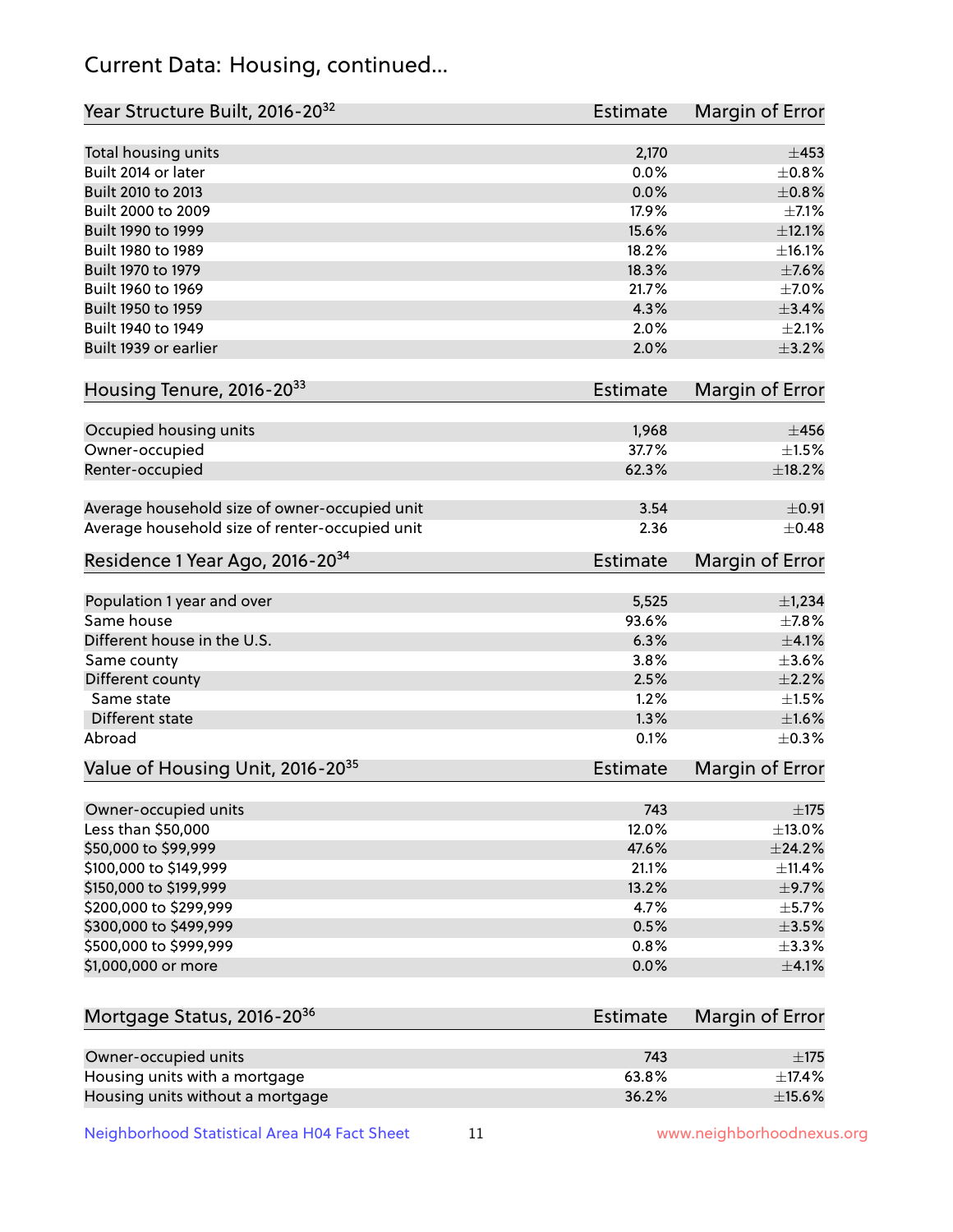# Current Data: Housing, continued...

| Selected Monthly Owner Costs, 2016-20 <sup>37</sup> | <b>Estimate</b> | Margin of Error |
|-----------------------------------------------------|-----------------|-----------------|
|                                                     |                 |                 |
| Housing units with a mortgage                       | 474             | $\pm 171$       |
| Less than \$300                                     | 0.0%            | $\pm$ 5.2%      |
| \$300 to \$499                                      | 0.0%            | $\pm$ 5.2%      |
| \$500 to \$999                                      | 40.2%           | $\pm 25.5\%$    |
| \$1,000 to \$1,499                                  | 45.9%           | $\pm 22.6\%$    |
| \$1,500 to \$1,999                                  | 12.0%           | $\pm$ 8.7%      |
| \$2,000 to \$2,999                                  | 2.0%            | $\pm$ 5.7%      |
| \$3,000 or more                                     | 0.0%            | $\pm$ 6.4%      |
|                                                     |                 |                 |
| Median (dollars)                                    | \$1,078         | $\pm 68$        |
|                                                     |                 |                 |
| Housing units without a mortgage                    | 269             | $\pm$ 132       |
| Less than \$150                                     | 3.2%            | $\pm$ 9.5%      |
| \$150 to \$249                                      | 3.5%            | ±11.3%          |
| \$250 to \$349                                      | 30.1%           | ±26.9%          |
| \$350 to \$499                                      | 22.9%           | $\pm 21.2\%$    |
| \$500 to \$699                                      | 24.3%           | ±28.4%          |
| \$700 or more                                       | 16.0%           | $\pm 31.3\%$    |
|                                                     |                 |                 |
| Median (dollars)                                    | \$450           | $\pm 72$        |

| Selected Monthly Owner Costs as a Percentage of | <b>Estimate</b> | Margin of Error |
|-------------------------------------------------|-----------------|-----------------|
| Household Income, 2016-20 <sup>38</sup>         |                 |                 |
|                                                 |                 |                 |
| Housing units with a mortgage <sup>39</sup>     | 474             | $\pm 209$       |
| Less than 20.0 percent                          | 47.3%           | $\pm 26.8\%$    |
| 20.0 to 24.9 percent                            | 19.6%           | $\pm$ 17.5%     |
| 25.0 to 29.9 percent                            | 2.2%            | $\pm$ 4.7%      |
| 30.0 to 34.9 percent                            | 8.3%            | $\pm$ 8.3%      |
| 35.0 percent or more                            | 22.6%           | $\pm$ 14.2%     |
|                                                 |                 |                 |
| Housing units without a mortgage <sup>40</sup>  | 269             | $\pm$ 153       |
| Less than 10.0 percent                          | 48.2%           | $\pm$ 24.0%     |
| 10.0 to 14.9 percent                            | 19.8%           | $\pm 25.5\%$    |
| 15.0 to 19.9 percent                            | 21.9%           | ±24.6%          |
| 20.0 to 24.9 percent                            | $8.8\%$         | $\pm$ 11.3%     |
| 25.0 to 29.9 percent                            | 1.4%            | $\pm$ 6.7%      |
| 30.0 to 34.9 percent                            | $0.0\%$         | $\pm$ 6.5%      |
| 35.0 percent or more                            | 0.0%            | ±11.3%          |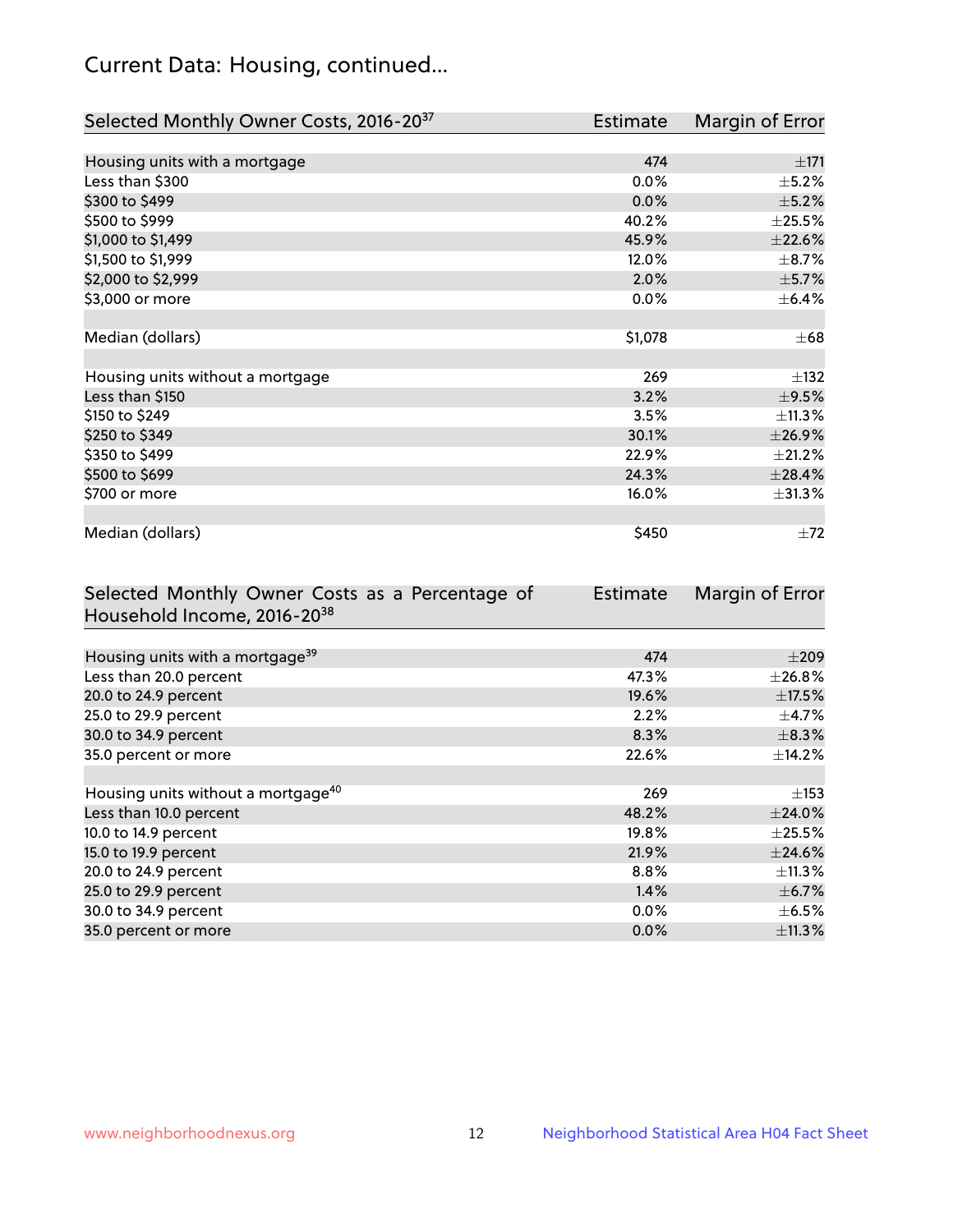# Current Data: Housing, continued...

| Gross Rent, 2016-20 <sup>41</sup>               | <b>Estimate</b> | Margin of Error |
|-------------------------------------------------|-----------------|-----------------|
|                                                 |                 |                 |
| Occupied units paying rent                      | 1,169           | ±451            |
| Less than \$200                                 | 1.3%            | $\pm$ 3.0%      |
| \$200 to \$499                                  | 7.2%            | ±6.3%           |
| \$500 to \$749                                  | 10.1%           | $\pm$ 8.8%      |
| \$750 to \$999                                  | 32.4%           | ±30.2%          |
| \$1,000 to \$1,499                              | 47.5%           | ±16.6%          |
| \$1,500 to \$1,999                              | 1.3%            | $\pm 2.3\%$     |
| \$2,000 or more                                 | 0.2%            | $\pm 3.0\%$     |
| Median (dollars)                                | \$996           | $\pm$ 39        |
|                                                 |                 |                 |
| No rent paid                                    | 56              | ±79             |
|                                                 |                 |                 |
| Gross Rent as a Percentage of Household Income, | <b>Estimate</b> | Margin of Error |
| $2016 - 20^{42}$                                |                 |                 |
|                                                 |                 |                 |
| Occupied units paying rent <sup>43</sup>        | 1,156           | $+510$          |
| Less than 15.0 percent                          | 11.1%           | ±25.8%          |
| 15.0 to 19.9 percent                            | 16.8%           | ±18.9%          |
| 20.0 to 24.9 percent                            | 15.6%           | $\pm$ 17.1%     |
| 25.0 to 29.9 percent                            | 12.2%           | $\pm$ 9.0%      |
| 30.0 to 34.9 percent                            | 2.6%            | ±3.3%           |
| 35.0 percent or more                            | 41.7%           | $\pm$ 6.8%      |

# Current Data: Transportation

| Commuting to Work, 2016-20 <sup>44</sup>  | <b>Estimate</b> | Margin of Error |
|-------------------------------------------|-----------------|-----------------|
|                                           |                 |                 |
| Workers 16 years and over                 | 2,513           | $\pm$ 853       |
| Car, truck, or van - drove alone          | 69.4%           | $\pm$ 33.0%     |
| Car, truck, or van - carpooled            | 3.9%            | $\pm$ 5.1%      |
| Public transportation (excluding taxicab) | 13.9%           | $\pm$ 11.5%     |
| Walked                                    | 0.0%            | $\pm$ 0.7%      |
| Other means                               | 9.2%            | $\pm$ 15.7%     |
| Worked at home                            | 3.6%            | $\pm$ 6.1%      |
|                                           |                 |                 |
| Mean travel time to work (minutes)        | 35.8            | $\pm$ 8.6       |

| Access to a Vehicle, 2016-20 <sup>45</sup> | <b>Estimate</b> | Margin of Error |
|--------------------------------------------|-----------------|-----------------|
|                                            |                 |                 |
| Occupied housing units                     | 1,968           | $+456$          |
| No vehicles available                      | 16.6%           | $\pm$ 15.6%     |
| 1 vehicle available                        | 43.8%           | $\pm$ 12.7%     |
| 2 vehicles available                       | 28.6%           | $+11.7%$        |
| 3 or more vehicles available               | 11.0%           | $+6.9%$         |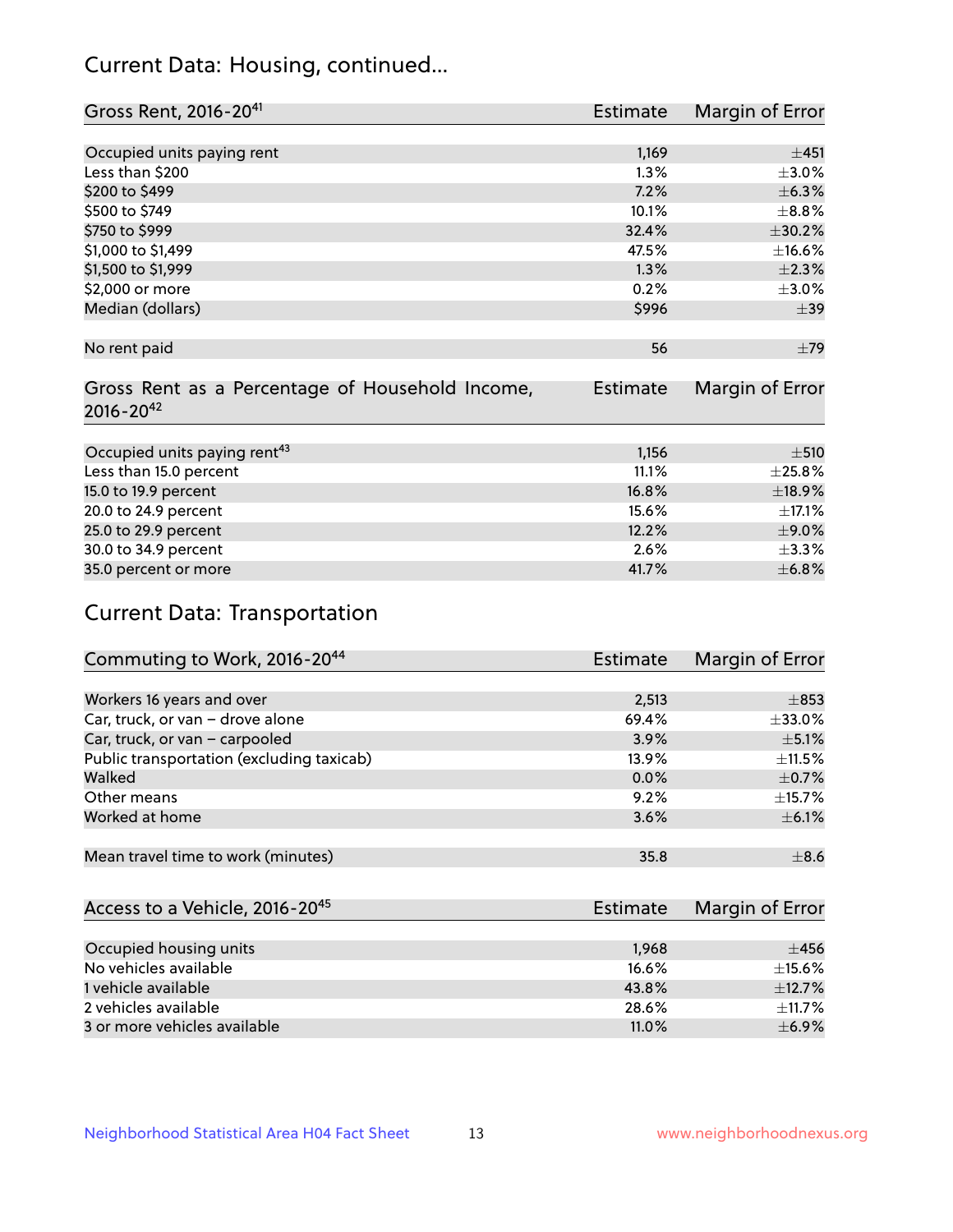# Current Data: Health

| Health Insurance coverage, 2016-2046                    | <b>Estimate</b> | <b>Margin of Error</b> |
|---------------------------------------------------------|-----------------|------------------------|
|                                                         |                 |                        |
| Civilian Noninstitutionalized Population                | 5,517           | ±1,258                 |
| With health insurance coverage                          | 83.6%           | $\pm$ 25.3%            |
| With private health insurance coverage                  | 53.9%           | $\pm 3.0\%$            |
| With public health coverage                             | 39.4%           | $\pm$ 7.7%             |
| No health insurance coverage                            | 16.4%           | ±13.9%                 |
| Civilian Noninstitutionalized Population Under 19 years | 1,104           | ±1,104                 |
| No health insurance coverage                            | 3.2%            | $\pm$ 4.7%             |
|                                                         |                 |                        |
| Civilian Noninstitutionalized Population 19 to 64 years | 3,593           | $\pm$ 1,050            |
| In labor force:                                         | 2,660           | $\pm 825$              |
| Employed:                                               | 2,299           | $\pm 791$              |
| With health insurance coverage                          | 78.7%           | ±37.4%                 |
| With private health insurance coverage                  | 76.3%           | ±36.6%                 |
| With public coverage                                    | 4.5%            | ±3.9%                  |
| No health insurance coverage                            | 21.3%           | ±22.3%                 |
|                                                         |                 |                        |
| Unemployed:                                             | 361             | $\pm 791$              |
| With health insurance coverage                          | 45.9%           | $\pm$ 18.5%            |
| With private health insurance coverage                  | 24.3%           | ±16.7%                 |
| With public coverage                                    | 21.5%           | ±22.9%                 |
| No health insurance coverage                            | 54.1%           | ±42.1%                 |
|                                                         |                 |                        |
| Not in labor force:                                     | 933             | $+440$                 |
| With health insurance coverage                          | 80.3%           | $\pm$ 51.0%            |
| With private health insurance coverage                  | 28.4%           | $\pm$ 11.6%            |
| With public coverage                                    | 58.0%           | ±19.7%                 |
| No health insurance coverage                            | 19.7%           | ±31.8%                 |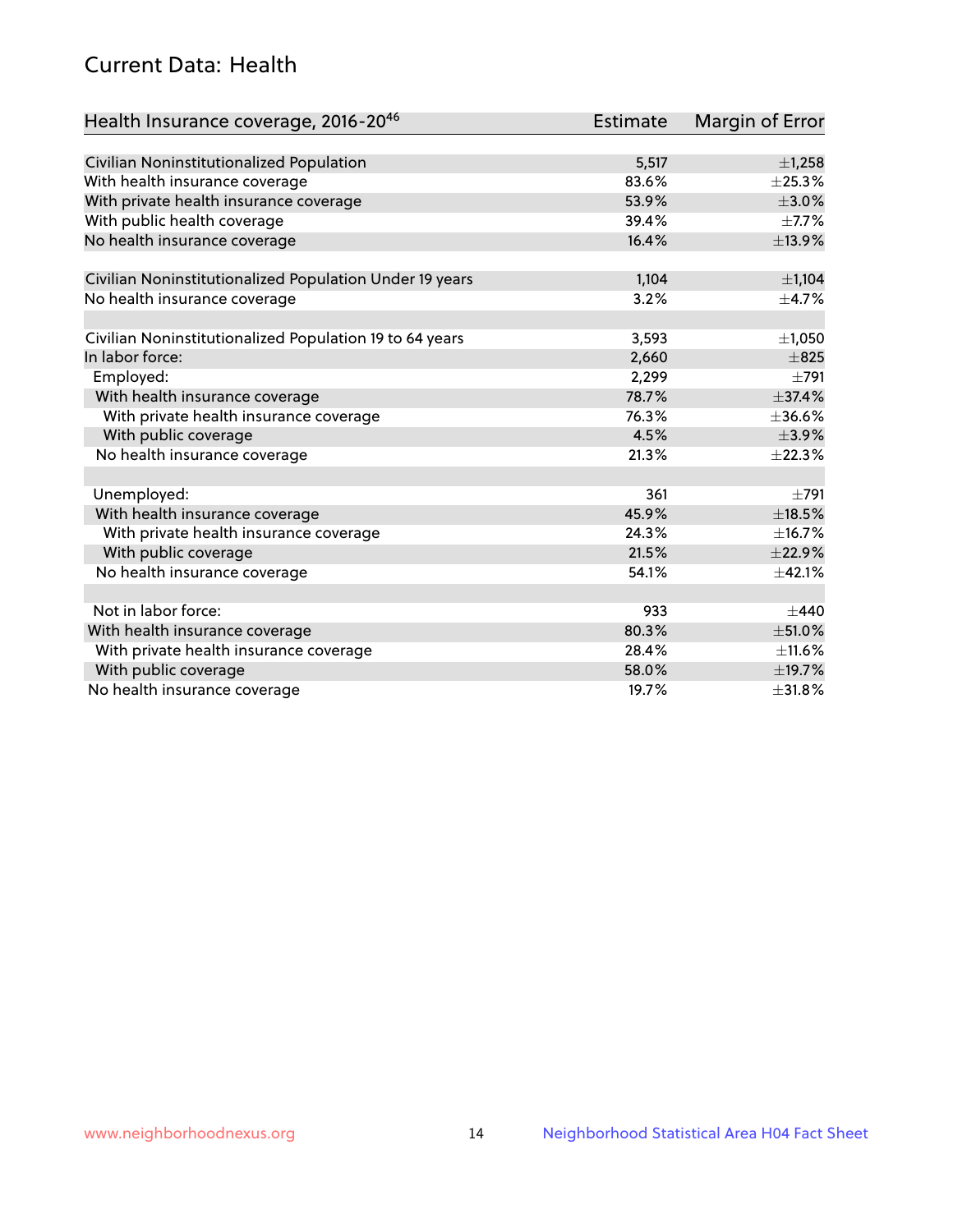#### Notes:

- 1. Source: U.S. Census Bureau, Decennial Census 2000, SF1 tables P8, P12; American Community Survey, tables B01001, B03002
- 2. This category includes Pacific Islanders, Native Americans and Alaska Natives, people who identify as some other race, and those who identify as bi/multi racial.
- 3. Source: U.S. Census Bureau, Decennial Census 2000, SF1 tables P15, P16, P18, P19; American Community Survey, tables B11001, B11005, B11003
- 4. Source: U.S. Census Bureau, Decennial Census 2000, SF3 table P37; American Community Survey, table B15002
- 5. Source: U.S. Census Bureau, Longitudinal Employer-Household Dynamics Residential Area Characteristics, Table JT01 (Primary Jobs); Workplace Area Characteristics, Table JT00 (All Jobs)
- 6. Source: U.S. Census Bureau, Decennial Census 2000, SF3 tables P52, P87; American Community Survey, tables B19001, B17001
- 7. Source: U.S. Census Bureau, Decennial Census 2000, SF1 tables H3, H4; American Community Survey, tables B25002, B25009
- 8. Source: U.S. Census Bureau, Decennial Census 2000, SF3 table H44; American Community Survey, tables B25044
- 9. Source: Atlanta Police Department, COBRA; U.S. Census Bureau, American Community Survey, table B01001
- 10. Source: U.S. Census Bureau, American Community Survey, table B01001
- 11. Source: U.S. Census Bureau, American Community Survey, table B03002
- 12. Source: U.S. Census Bureau, American Community Survey, table B05002
- 13. Source: U.S. Census Bureau, American Community Survey, table B05003
- 14. Source: U.S. Census Bureau, American Community Survey, tables B19001, B19025, B19051, B19061, B19055, B19065, B19059, B19069, B19056, B19066, B19057, B19067, B22001, B19101, B19127
- 15. Source: U.S. Census Bureau, American Community Survey, tables B19201, B19214, B20017, B19313
- 16. Source: U.S. Census Bureau, American Community Survey, table B17010
- 17. Source: U.S. Census Bureau, American Community Survey, tables B17001, B17006, B17021, B17007. Table totals may be lower than the total population, as they are based on the population for whom poverty status is determined.
- 18. Source: U.S. Census Bureau, American Community Survey, B17001H, B17001B, B17001D, B17001I. Table totals may be lower than the total population, as they are based on the population for whom poverty status is determined.
- 19. Source: U.S. Census Bureau, American Community Survey, tables B23001, B23008
- 20. Source: U.S. Census Bureau, American Community Survey, table C24030
- 21. Source: U.S. Census Bureau, American Community Survey, table C24010
- 22. Source: U.S. Census Bureau, American Community Survey, table B24080
- 23. Source: U.S. Census Bureau, Longitudinal Employer-Household Dynamics Origin-Destination Data, Tables JT00 Main and JT00 Aux
- 24. Source: U.S. Census Bureau, Longitudinal Employer-Household Dynamics Origin-Destination Data, Tables JT00 Main and JT00 Aux
- 25. Source: U.S. Census Bureau, Longitudinal Employer-Household Dynamics Origin-Destination Data, Tables JT00 Main and JT00 Aux
- 26. Source: U.S. Census Bureau, Longitudinal Employer-Household Dynamics Origin-Destination Data, Tables JT00 Main and JT00 Aux
- 27. Source: U.S. Census Bureau, American Community Survey, table B14001
- 28. Source: U.S. Census Bureau, American Community Survey, table B15002
- 29. Source: U.S. Census Bureau, American Community Survey, tables B11001, B11003, B11007, B11005, B09019
- 30. Source: U.S. Census Bureau, American Community Survey, tables B25002, B25003, B25004
- 31. Source: U.S. Census Bureau, American Community Survey, table B25024
- 32. Source: U.S. Census Bureau, American Community Survey, table B25034
- 33. Source: U.S. Census Bureau, American Community Survey, tables B25009, B25008, B25003
- 34. Source: U.S. Census Bureau, American Community Survey, table B07003
- 35. Source: U.S. Census Bureau, American Community Survey, table B25075. This value is self-reported and may differ from home values as determined by the County Tax Assessor.
- 36. Source: U.S. Census Bureau, American Community Survey, table B25081
- 37. Source: U.S. Census Bureau, American Community Survey, table B25087
- 38. Source: U.S. Census Bureau, American Community Survey, table B25091
- 39. Excludes units where Selected Monthly Owner Costs as a Percentage of Income cannot be computed.
- 40. Excludes units where Selected Monthly Owner Costs as a Percentage of Income cannot be computed.
- 41. Source: U.S. Census Bureau, American Community Survey, table B25063
- 42. Source: U.S. Census Bureau, American Community Survey, table B25070
- 43. Excludes units where Gross Rent as a Percentage of Income cannot be computed.
- 44. Source: U.S. Census Bureau, American Community Survey, tables B08101, B08013
- 45. Source: U.S. Census Bureau, American Community Survey, table B25044
- 46. Source: U.S. Census Bureau, American Community Survey, tables B18135, B27011

The dagger (†) symbol denotes values that cannot be computed.